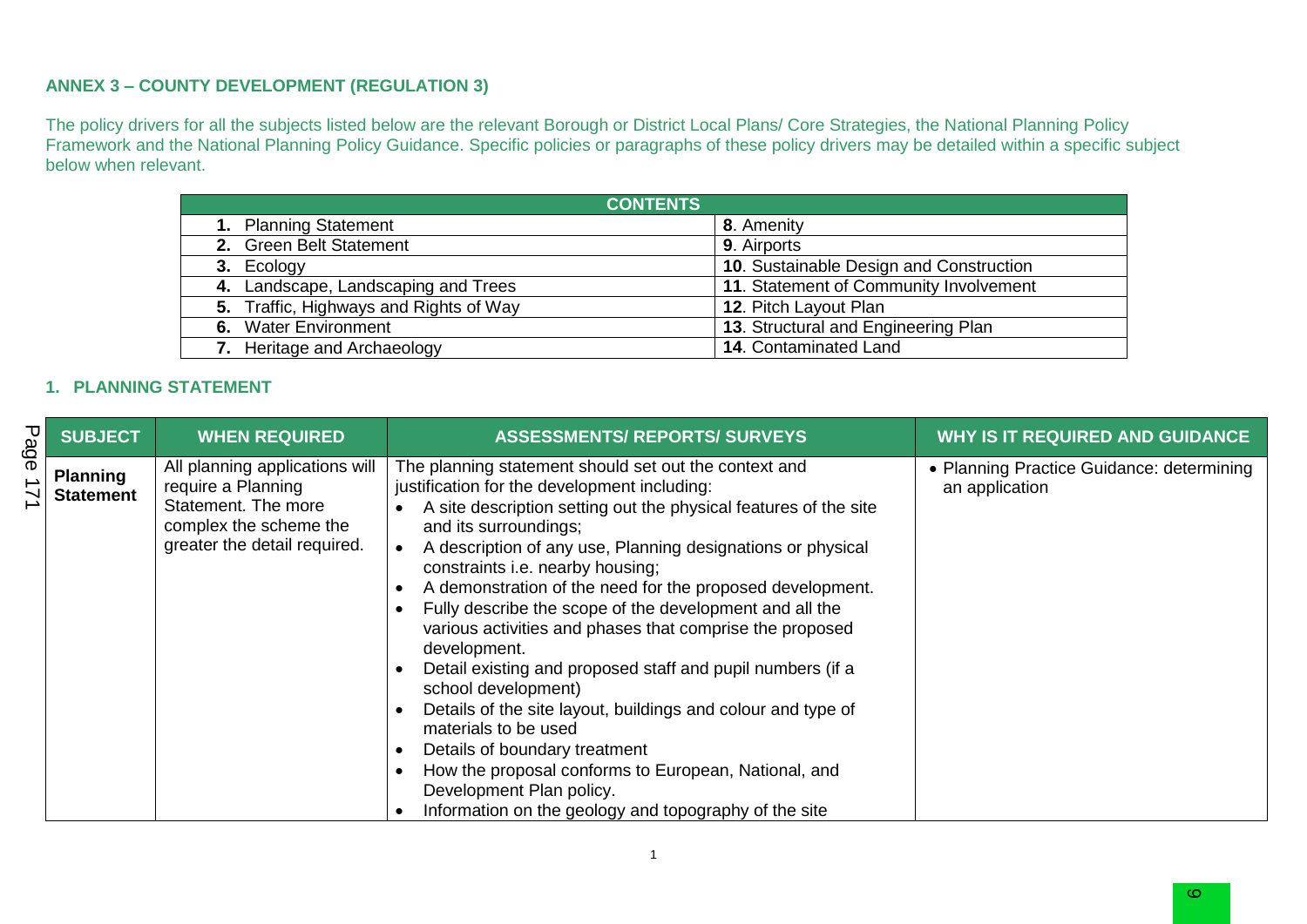| Describe the topography of the site and the surrounding area            |
|-------------------------------------------------------------------------|
| Educational need argument (if relevant)                                 |
| Details of consultations with the County Planning Authority             |
| and wider community <sup>1</sup> /statutory consultees undertaken prior |
| to submission and to demonstrate that regard has been                   |
| taken to ensure that individuals and hard to reach groups are           |
| not discriminated against because they share certain                    |
| protected characteristics as set out in the Equality Act 2010.          |

## **2. GREEN BELT STATEMENT**

|             |                   |                                                                                  | Describe the topography of the site and the surrounding area<br>$\bullet$<br>Educational need argument (if relevant)<br>$\bullet$<br>Details of consultations with the County Planning Authority<br>$\bullet$<br>and wider community <sup>1</sup> /statutory consultees undertaken prior<br>to submission and to demonstrate that regard has been<br>taken to ensure that individuals and hard to reach groups are<br>not discriminated against because they share certain<br>protected characteristics as set out in the Equality Act 2010.                                                                                                                    | ∞                                                                                                                                    |
|-------------|-------------------|----------------------------------------------------------------------------------|-----------------------------------------------------------------------------------------------------------------------------------------------------------------------------------------------------------------------------------------------------------------------------------------------------------------------------------------------------------------------------------------------------------------------------------------------------------------------------------------------------------------------------------------------------------------------------------------------------------------------------------------------------------------|--------------------------------------------------------------------------------------------------------------------------------------|
|             |                   | <b>GREEN BELT STATEMENT</b>                                                      |                                                                                                                                                                                                                                                                                                                                                                                                                                                                                                                                                                                                                                                                 |                                                                                                                                      |
|             | <b>SUBJECT</b>    | <b>WHEN REQUIRED</b>                                                             | <b>ASSESSMENTS/ REPORTS/ SURVEYS</b>                                                                                                                                                                                                                                                                                                                                                                                                                                                                                                                                                                                                                            | <b>WHY IS IT REQUIRED AND GUIDANCE</b>                                                                                               |
| Page<br>221 | <b>Green Belt</b> | Where the application site<br>lies within or partially within<br>the Green Belt. | If site located in the Green Belt and the proposal would be<br>'inappropriate development' therefore very special<br>circumstances would need to be put forward to justify the<br>inappropriate development. These may include:<br>The need for the development. This should cover existing<br>$\bullet$<br>demand, projected future demand, the catchment area,<br>describe other sites within the District/Borough and where<br>necessary adjoining District/Boroughs.<br>Alternative site selection<br>$\bullet$<br>stating why the proposal must be located here and not in the<br>urban area<br>How the proposal has been designed and positioned to limit | • National Planning Policy Framework<br>(Paras 79-92)<br>The County Planning Authority's<br>Alternative Site Assessment advice note. |

 1 Such as Residents Associations, Parish Councils and Action Groups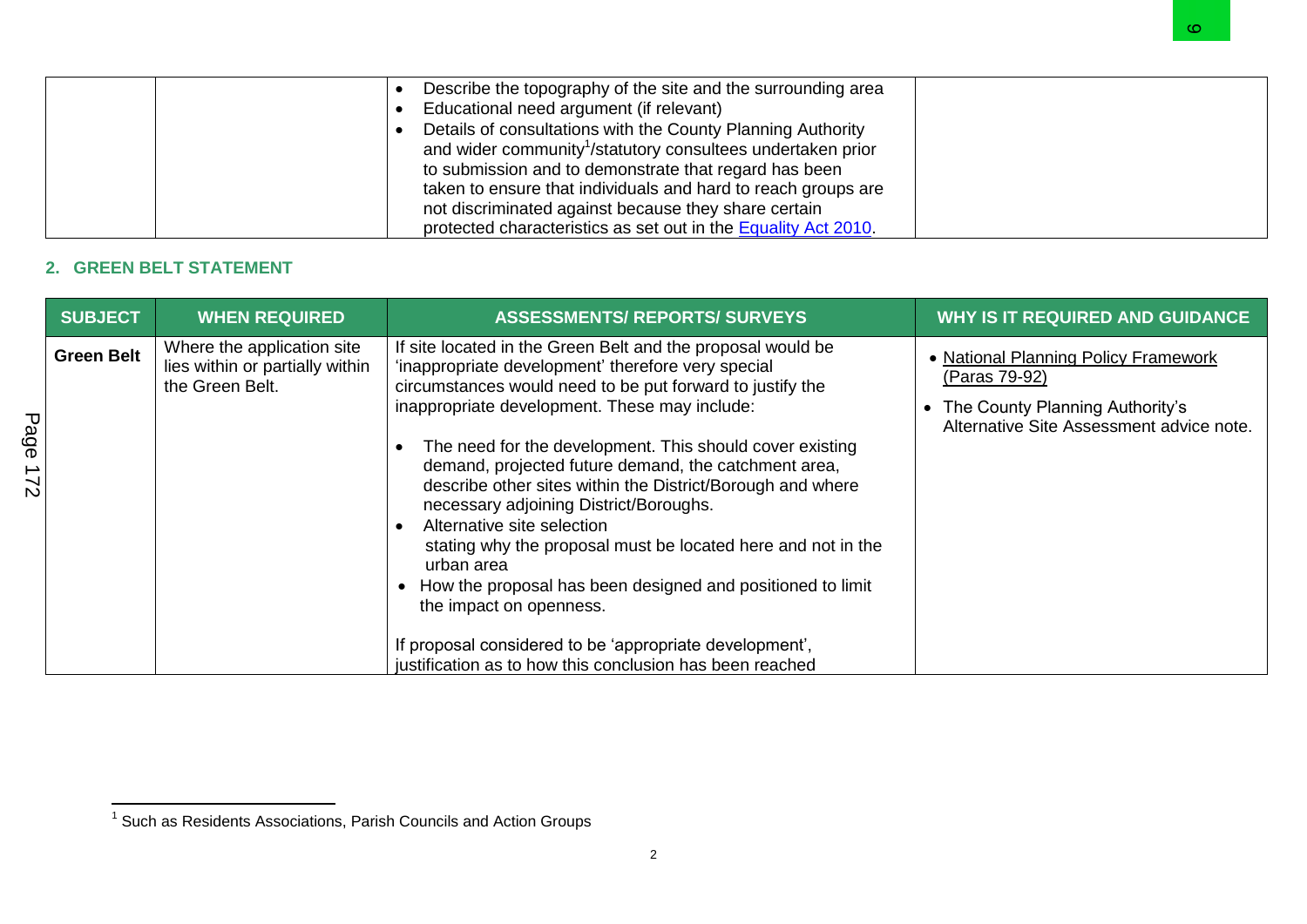### **3. ECOLOGY**

|             | <b>SUBJECT</b>                                                 | <b>WHEN REQUIRED</b>                                                                                                                                                                                                   | <b>ASSESSMENTS/ REPORTS/ SURVEYS</b>                                                                                                                                                                                                                                                                                                                                                                                           | <b>WHY IS IT REQUIRED AND GUIDANCE</b>                                                                                                                                                                                                                                                                                                                                                                              |
|-------------|----------------------------------------------------------------|------------------------------------------------------------------------------------------------------------------------------------------------------------------------------------------------------------------------|--------------------------------------------------------------------------------------------------------------------------------------------------------------------------------------------------------------------------------------------------------------------------------------------------------------------------------------------------------------------------------------------------------------------------------|---------------------------------------------------------------------------------------------------------------------------------------------------------------------------------------------------------------------------------------------------------------------------------------------------------------------------------------------------------------------------------------------------------------------|
|             | Preliminary<br><b>Ecological</b><br><b>Assessment</b><br>(PEA) | Where the<br>development is likely to<br>affect a designated<br>site <sup>2</sup> or is 0.4ha or<br>larger<br>Where the<br>development is within<br>100m of or is likely to<br>affect a Priority Habitat<br>or Species | The Preliminary Ecological Appraisal (PEA) provides up-to-date<br>information on habitats on the application site and links to other<br>habitats, species present or likely to be, likely impacts, mitigation<br>and enhancement opportunities, For all but the most minor<br>applications, the PEA should include the results of a search from<br>the Surrey Biodiversity Information Centre.                                 | Natural England - Standing advice for<br>protected species<br>The Environment Agency.<br>Office of the Deputy Prime Minister<br>(ODPM) Circular 06/2005 "Biodiversity<br>and Geological Conservation - statutory<br>obligations and their impact within the<br>planning system" and the Good Practice<br>Guide<br>Natural England Standing Advice for                                                               |
| Page<br>173 | <b>Ecological</b><br>Impact<br><b>Assessment</b>               | Where the<br>development would<br>affect natural or semi-<br>natural habitats*6. For<br>the demolition or works<br>in the roof space of<br>buildings which may be<br>used by bats.                                     | Where the PEA identifies the need for habitat and species surveys,<br>these need to be carried out and assessed in an Ecological Impact<br>Assessment (EcIA) to establish their presence/absence, the<br>population levels, likely impacts and scheme of mitigation and<br>compensation. Where mitigation and compensation for biodiversity<br>are proposed, these should be set out in a Biodiversity Mitigation<br>$Plan3$ . | <b>Ancient Woodland</b><br>BS42020 Biodiversity Code of practice<br>for planning and development<br><b>NPPG: Natural Environment</b><br>$\bullet$<br>Chartered Institute of Ecology and<br><b>Environmental Management</b><br>National Planning Policy Framework<br>$\bullet$<br>2012 (paras 117,118 & 119)<br>Wildlife and Countryside Act 1981<br><b>Conservation of Habitats and Species</b><br>Regulations 2010 |

# **4. LANDSCAPE, LANDSCAPING AND TREES**

| <b>SUBJECT</b> | <b>WHEN REQUIRED</b>  | <b>ASSESSMENTS/ REPORTS/ SURVEYS</b>                   | WHY IS IT REQUIRED AND GUIDANCE      |
|----------------|-----------------------|--------------------------------------------------------|--------------------------------------|
| Area of        | For major development | An assessment of:                                      | • National Planning Policy Framework |
| Outstanding    | within an Area of     | The need for the development including in terms of any | (Para 116)                           |

2 For example Sites of Special Scientific Interest (SSSI), Sites of Nature Conservation Importance (SNCI), Special Protection Area (SPA)

 $3$  This can be the subject of a condition.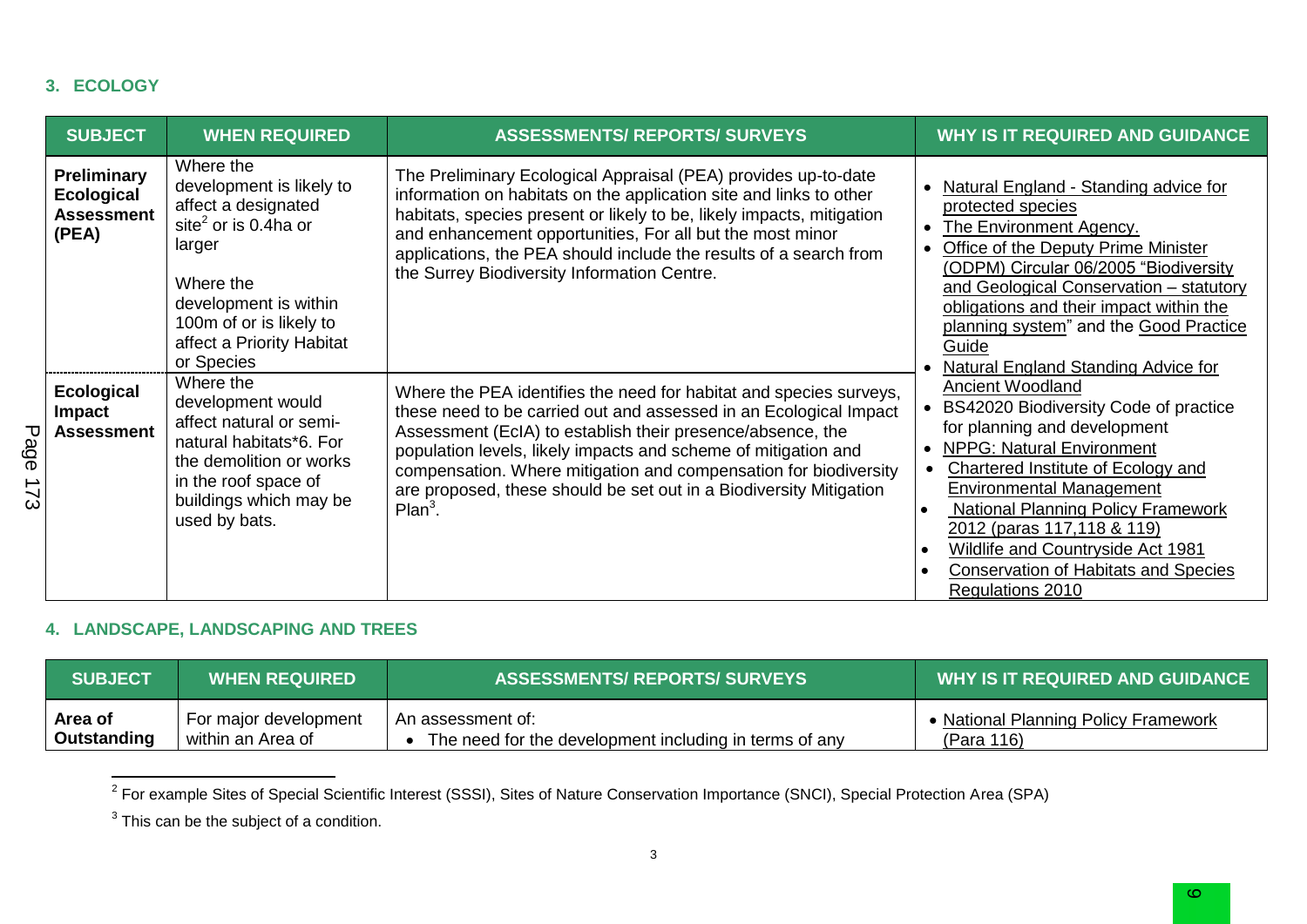|             |                                                                                             |                                                                                                                                                                                                                                                                                                                                                                                                                                                                                                                                                       |                                                                                                                                                                                                                                                                                                                                                                                                                                                                                                                                                                                                                                                                                                                                                                                                                                                                                                                                                                                                                                                                                                                                                                                                                                                                                                                                                                                                                                                                                            | ∞                                                                                                                                                                                                                                                                                                                                                                                                                                                                                                                                                                |
|-------------|---------------------------------------------------------------------------------------------|-------------------------------------------------------------------------------------------------------------------------------------------------------------------------------------------------------------------------------------------------------------------------------------------------------------------------------------------------------------------------------------------------------------------------------------------------------------------------------------------------------------------------------------------------------|--------------------------------------------------------------------------------------------------------------------------------------------------------------------------------------------------------------------------------------------------------------------------------------------------------------------------------------------------------------------------------------------------------------------------------------------------------------------------------------------------------------------------------------------------------------------------------------------------------------------------------------------------------------------------------------------------------------------------------------------------------------------------------------------------------------------------------------------------------------------------------------------------------------------------------------------------------------------------------------------------------------------------------------------------------------------------------------------------------------------------------------------------------------------------------------------------------------------------------------------------------------------------------------------------------------------------------------------------------------------------------------------------------------------------------------------------------------------------------------------|------------------------------------------------------------------------------------------------------------------------------------------------------------------------------------------------------------------------------------------------------------------------------------------------------------------------------------------------------------------------------------------------------------------------------------------------------------------------------------------------------------------------------------------------------------------|
|             | <b>Natural</b><br><b>Beauty</b><br><b>Exceptional</b><br><b>Circumstance</b><br><b>Test</b> | <b>Outstanding Natural</b><br>Beauty (AONB)                                                                                                                                                                                                                                                                                                                                                                                                                                                                                                           | national considerations; and the impact of permitting it, or<br>refusing it, upon the local economy<br>• The cost of, and scope for, developing elsewhere outside the<br>designated area, or meeting the need for it in some other way;<br>Any detrimental effect on the environment, the landscape and<br>$\bullet$<br>recreational opportunities, and the extent to which that can be<br>moderated<br>• The impact of the proposal on the setting of the AONB                                                                                                                                                                                                                                                                                                                                                                                                                                                                                                                                                                                                                                                                                                                                                                                                                                                                                                                                                                                                                            | • Surrey Hills AONB Management Plan<br>$2014 - 2019$<br>. High Weald Management Plan 2014 -<br>2019<br>• Surrey Landscape Character Assessment<br>2015<br>• Landscape Character Areas for the<br>AONBs on Surrey Interactive Map                                                                                                                                                                                                                                                                                                                                 |
| Page<br>174 | Landscape<br><b>Assessment</b>                                                              | • Planning applications<br>that require an EIA.<br>• Planning Applications<br>that are within or<br>visible from the High<br>Weald Area of<br><b>Outstanding Natural</b><br><b>Beauty or Surrey Hills</b><br>Area of Outstanding<br>Natural Beauty.<br>• All planning<br>applications outside<br>these areas where<br>development could<br>have an effect on<br>landscape features,<br>treescapes or historic<br>landscapes.<br>• All planning<br>applications for<br>development which<br>could have an effect<br>on an existing<br>landscape scheme | Assessments may be carried out for developments proposed in<br>rural or urban landscapes and townscapes. Assessments should<br>follow best practice guidance provided in 'Guidelines for Landscape<br>and Visual Impact Assessment (Third Edition)' as published by the<br>Landscape Institute/IEMA. In all cases the approach and scope of<br>the assessment should be proportional to the scale and nature of<br>the proposed development.<br>Where the landscape assessment is part of an EIA, it should fulfil<br>the requirements of a formal Landscape and Visual Impact<br>Assessment (LVIA).<br>Applicants should demonstrate how landscape or townscape<br>character and visual sensitivity has been taken in to account, and<br>how the development may be integrated in to the landscape by<br>location, layout and design.<br>Assessments should be informed by County, District and Borough<br>landscape and townscape character assessments, Conservation<br>Area Assessments, landscape or nature conservation designations,<br>AONB management plans, Listed Buildings, Historic Parks and<br>Gardens, Scheduled Monuments or other heritage assets, and<br>existing landscape features.<br>Photographs, visualisations and photomontages to be provided as<br>appropriate.<br>The assessment should help determine whether further details or<br>mitigation measures in the form of a landscape scheme or other<br>compensation will be required (potentially see below). | • The Landscape Institute<br>www.landscapeinstitute.org<br>• Guidelines for Landscape and Visual<br>Impact Assessment (Third Edition), 2011<br>• Landscape Character Assessment<br>Guidance for England and Scotland and<br>topic papers www.naturalengland.org.uk<br>• Surrey Landscape Character<br>Assessment 2015<br>Surrey Historic Landscape Character<br>$\bullet$<br>Assessment<br>• The High Weald AONB Management<br>Plan 2015 - 2019<br>• Surrey Hills Management Plan 2015-<br>2019<br>• Advice can be sought from the County<br>landscape Architect |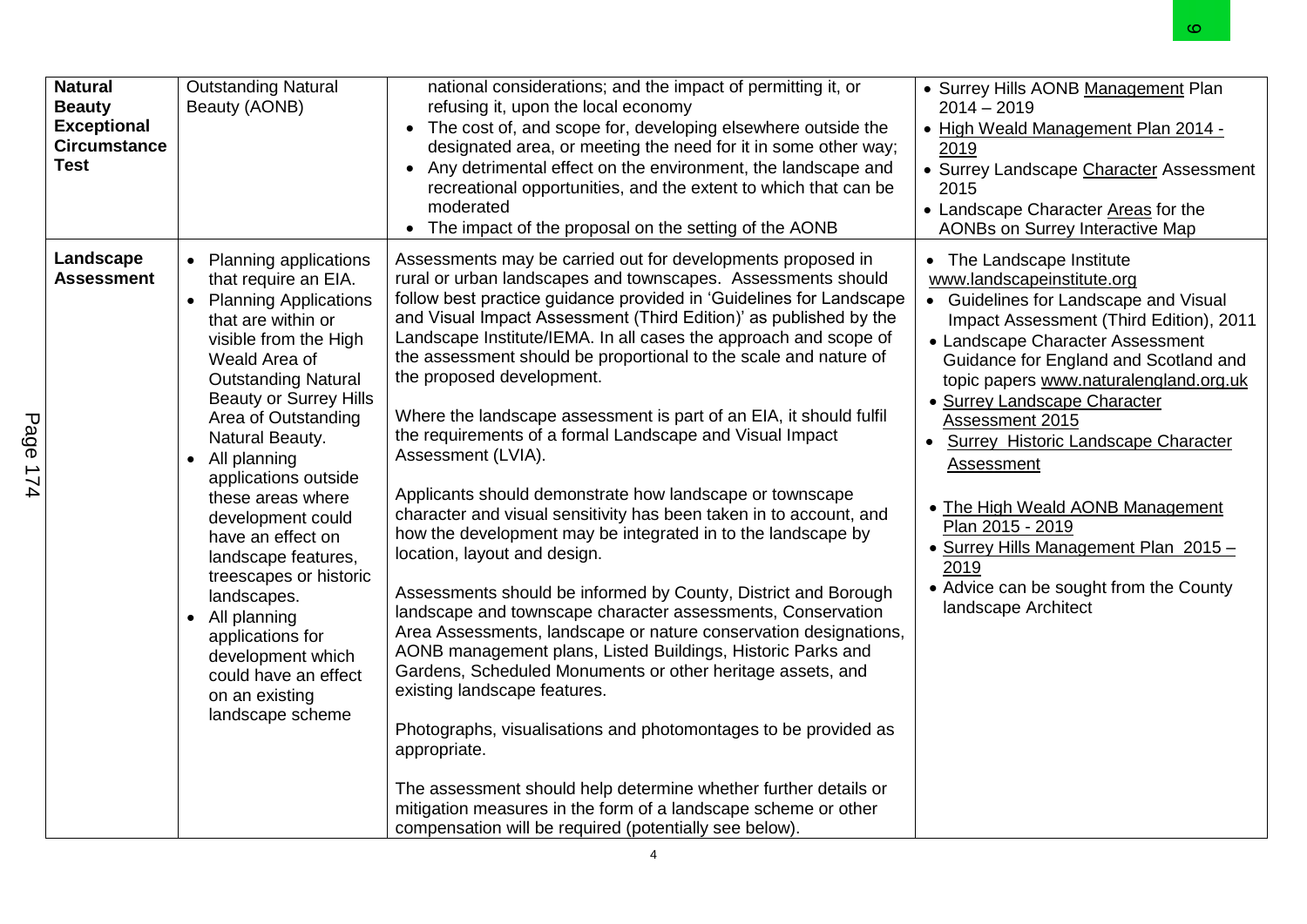| Landscape<br><b>Scheme</b> | All applications where<br>landscape mitigation,<br>compensation, or<br>restoration is required. | Landscape and visual impact assessments must consider the<br>impact from a range of heights, ridges, hillsides and valleys<br>including plans which show the surrounding contours and<br>topography with a discussion on the impacts.<br>A landscape scheme should show how the proposal reflects the<br>landscape assessment, and /or is informed by, the existing features<br>and landscape character both within, and in the vicinity of the site.<br>A scheme should include written and schematic plans, providing<br>details of hard and soft landscaping, existing vegetation to be<br>retained and arrangements for future maintenance and long term<br>management *                                                                                                                                                                                                                                                                                                                                                                                                                                                                                                                                                                                                                              | · Surrey Landscape Character<br>Assessment 2015 (with link to website<br>page)<br>• Advice can be sought from the County<br>Landscape Architect |
|----------------------------|-------------------------------------------------------------------------------------------------|-----------------------------------------------------------------------------------------------------------------------------------------------------------------------------------------------------------------------------------------------------------------------------------------------------------------------------------------------------------------------------------------------------------------------------------------------------------------------------------------------------------------------------------------------------------------------------------------------------------------------------------------------------------------------------------------------------------------------------------------------------------------------------------------------------------------------------------------------------------------------------------------------------------------------------------------------------------------------------------------------------------------------------------------------------------------------------------------------------------------------------------------------------------------------------------------------------------------------------------------------------------------------------------------------------------|-------------------------------------------------------------------------------------------------------------------------------------------------|
|                            |                                                                                                 | Where relevant it should include landscape/habitat restoration and<br>enhancement and new landscape features to compensate for those<br>lost to development.<br>Where new planting is proposed the application should provide as<br>a minimum, a schedule of plants, noting species, plant or stock<br>size, and proposed spacing, numbers or planting densities, notes<br>on cultivation, and timing of planting.<br>Other information that should be provided may include:<br>Proposed finished ground levels or contours; sections<br>A soil management strategy where significant earthworks<br>are required;<br>Means of enclosure; fences and boundary treatments<br>Protection measures for existing and new planting<br>Tree pit size, protection, staking/guying<br>Extent and provision of all construction operations, including<br>site compounds, temporary haul roads or access points;<br>and Construction Method Statement<br>Access and Car parking layouts.<br>Services<br>$\bullet$<br>Implementation timetables<br>*A landscape management plan should consist of a plan showing<br>management compartments for each landscape type or feature,<br>and a report with descriptions of each landscape type of feature,<br>management objectives, prescriptions and annual operations, a |                                                                                                                                                 |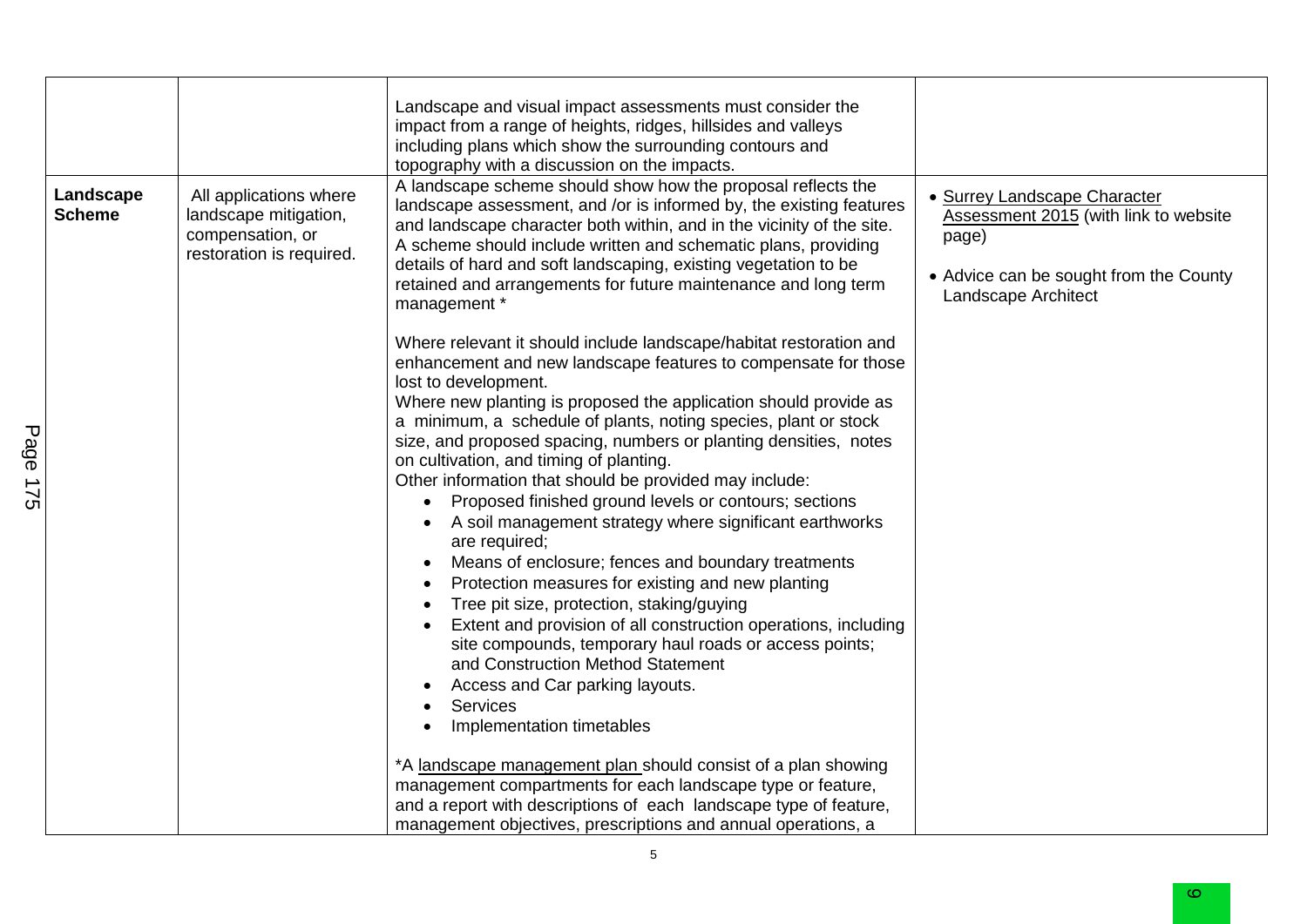|             |                                                                            |                                                                                                                                                                                                                                                                                        |                                                                                                                                                                                                                                                                                                                                                                                                                                                                                                                                                                                                                                                                  | യ                                                                                                                                                                                                                                                                                                                                                                                                                                                                                                                                                                                                     |
|-------------|----------------------------------------------------------------------------|----------------------------------------------------------------------------------------------------------------------------------------------------------------------------------------------------------------------------------------------------------------------------------------|------------------------------------------------------------------------------------------------------------------------------------------------------------------------------------------------------------------------------------------------------------------------------------------------------------------------------------------------------------------------------------------------------------------------------------------------------------------------------------------------------------------------------------------------------------------------------------------------------------------------------------------------------------------|-------------------------------------------------------------------------------------------------------------------------------------------------------------------------------------------------------------------------------------------------------------------------------------------------------------------------------------------------------------------------------------------------------------------------------------------------------------------------------------------------------------------------------------------------------------------------------------------------------|
|             |                                                                            |                                                                                                                                                                                                                                                                                        | matrix indicating timing of annual operations, and responsibilities<br>and timescales for implementation, monitoring and review. For<br>larger and more complex applications a Landscape and Ecology<br>Management Plan (LEMP) may be required (usually for a 25 year<br>period).<br>Where new trees are proposed, to ensure planted trees become<br>successfully established, applicants will be required to organise<br>and outline suitable post planting maintenance arrangements that<br>includes regular scheduled watering. In determining the<br>maintenance details required and submitted, reference will be<br>made to BS8545: 2014 annexe G1 and G2. |                                                                                                                                                                                                                                                                                                                                                                                                                                                                                                                                                                                                       |
| Page<br>170 | <b>Ancient</b><br><b>Woodland &amp;</b><br>'Aged' or<br>'Veteran'<br>trees | Where development is to<br>take place in an ancient<br>woodland or within 500m<br>of the boundary of an<br>ancient woodland as<br>shown on the Surrey<br><b>Inventory of Ancient</b><br>Woodland<br>Where development is to<br>take place within 100m<br>of an aged or veteran<br>tree | An impact assessment to be provided. To consist of an appraisal of<br>the biodiversity and historic features of the ancient woodland or<br>veteran tree(s) and an assessment of how they are affected by the<br>development. This assessment should include ecological and<br>historic surveys.<br>Ecological surveys should follow guidance approved by the<br>Chartered Institute of Ecology and Environmental Management<br>(CIEEM).                                                                                                                                                                                                                          | <b>National Planning Policy Framework</b><br>$\bullet$<br>2012 (paragraph 118)<br>Natural England and Forestry<br>$\bullet$<br><b>Commission Standing Advice for Ancient</b><br><b>Woodland and Veteran Trees</b><br><b>Surrey Ancient Woodland Inventory</b><br>$\bullet$<br>Surrey County Council web page link to<br><b>Ancient Woodland Inventory</b><br>The Surrey Interactive Map<br>$\bullet$<br><b>Surrey Biodiversity Information Centre</b><br>Surrey historic and landscape character<br>assessments & Historic Environment<br>Record<br>The Forestry Commission<br><b>Natural England</b> |
|             | <b>Trees and</b><br><b>Arboricultural</b><br><b>Implications</b>           | All development<br>proposals where there<br>are trees, woodland or<br>hedgerows (protected by<br>a tree preservation order<br>or not) either on, or<br>adjacent to, the<br>application site and<br>which could be<br>influenced or be affected                                         | An Arboricultural Impact Assessment including an assessment that<br>evaluates the direct and indirect effects of the proposal including<br>mitigation and compensatory measures where necessary to include<br>a tree survey of trees on or adjacent to the site. The assessment<br>will take account of the effects of any tree loss required to<br>implement the development and any potentially damaging activities<br>proposed in the vicinity of retained trees. Impact of the proposals<br>access, working space and provision for the storage of materials<br>should also be taken into account.                                                           | • Where relevant, the Hedgerows<br><b>Regulations 1997</b><br>A tree survey should be carried out by a<br>suitably qualified and experienced<br>Arboriculturist to BS 5387:2012 'Trees in<br>Relation to Construction -<br>Recommendations'.<br>Tree preservation order: 'A Guide to the<br>Law and Good Practice' 2009 DCLG.<br>• BS 3998: 2010 - Tree work:                                                                                                                                                                                                                                         |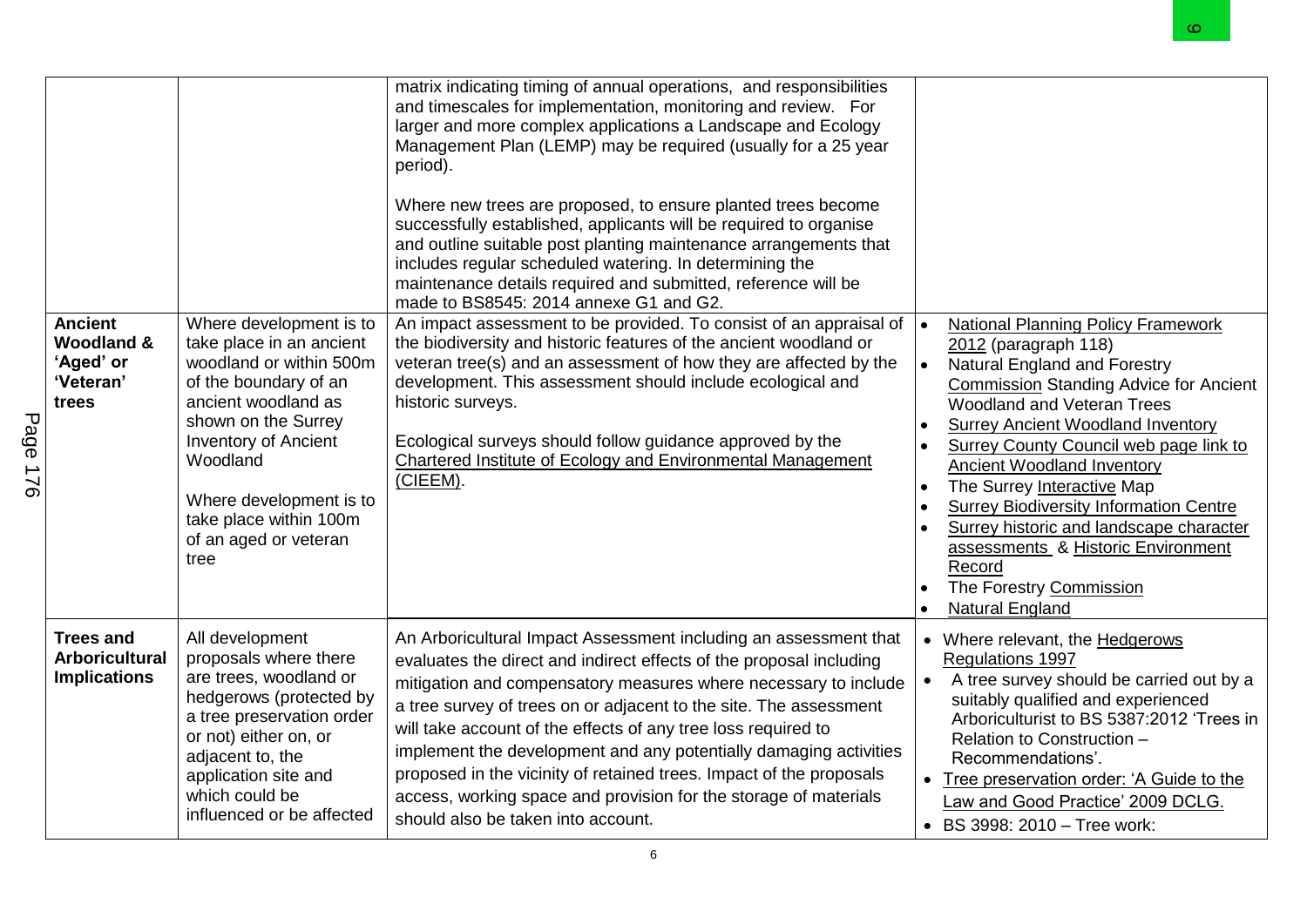| <b>Tree</b><br><b>Constraints</b><br>Plan | by the development.<br>The full sequence of<br>events might not be<br>applicable in all<br>instances - applicants<br>are advised to contact<br>the County Planning<br>Authority for advice<br>Where there are trees or<br>hedgerows either on, or<br>adjacent to, the<br>application site and are | A tree constraints plan including:<br>A plan showing all existing trees (and/or hedgerows where<br>$\bullet$<br>considered relevant by an arboriculturalist) potentially<br>affected by the development (or temporarily affected)<br>including their crown spread, indicating those to be retained                                                                                                                                                                                                                                                                                                                                                                                                                                                                                                                                                                                                                          | Recommendations<br>• BS 8545:2014 - Trees: from nursery to<br>independence in the landscape.<br>Recommendations.<br>Arboricultural Association's directory of<br>$\bullet$<br>registered consultants |
|-------------------------------------------|---------------------------------------------------------------------------------------------------------------------------------------------------------------------------------------------------------------------------------------------------------------------------------------------------|-----------------------------------------------------------------------------------------------------------------------------------------------------------------------------------------------------------------------------------------------------------------------------------------------------------------------------------------------------------------------------------------------------------------------------------------------------------------------------------------------------------------------------------------------------------------------------------------------------------------------------------------------------------------------------------------------------------------------------------------------------------------------------------------------------------------------------------------------------------------------------------------------------------------------------|------------------------------------------------------------------------------------------------------------------------------------------------------------------------------------------------------|
|                                           | potentially affected by<br>the development                                                                                                                                                                                                                                                        | and those to be felled.<br>Information on which trees are to be retained and felled<br>$\bullet$<br>including details of their height, trunk diameter, species, age,<br>life expectancy, proposed root protection zone and an<br>assessment of the condition and amenity value<br>Illustrate the calculated and/or adjusted Root Protection<br>$\bullet$<br>Areas (RPA's) for each tree.<br>Measures for protecting retained trees during site works.<br>Where necessary indicate other trees or landscape features<br>on land adjacent to the development site which might be<br>affected by the development or might serve as screening.<br>• Evaluation of impact of proposed tree losses and compensatory<br>planting required including number, species, age/girth,<br>recommended locations and maintenance schedule.<br>• Trees protected by a tree preservation order should be<br>identified and details provided. |                                                                                                                                                                                                      |
| <b>Tree</b><br><b>Protection</b><br>Plan  | When existing trees (and<br>trees roots) will be<br>impacted by the<br>development                                                                                                                                                                                                                | A tree protection plan to illustrate all protective measures to include<br>protective barrier fencing/ ground protection.                                                                                                                                                                                                                                                                                                                                                                                                                                                                                                                                                                                                                                                                                                                                                                                                   |                                                                                                                                                                                                      |

7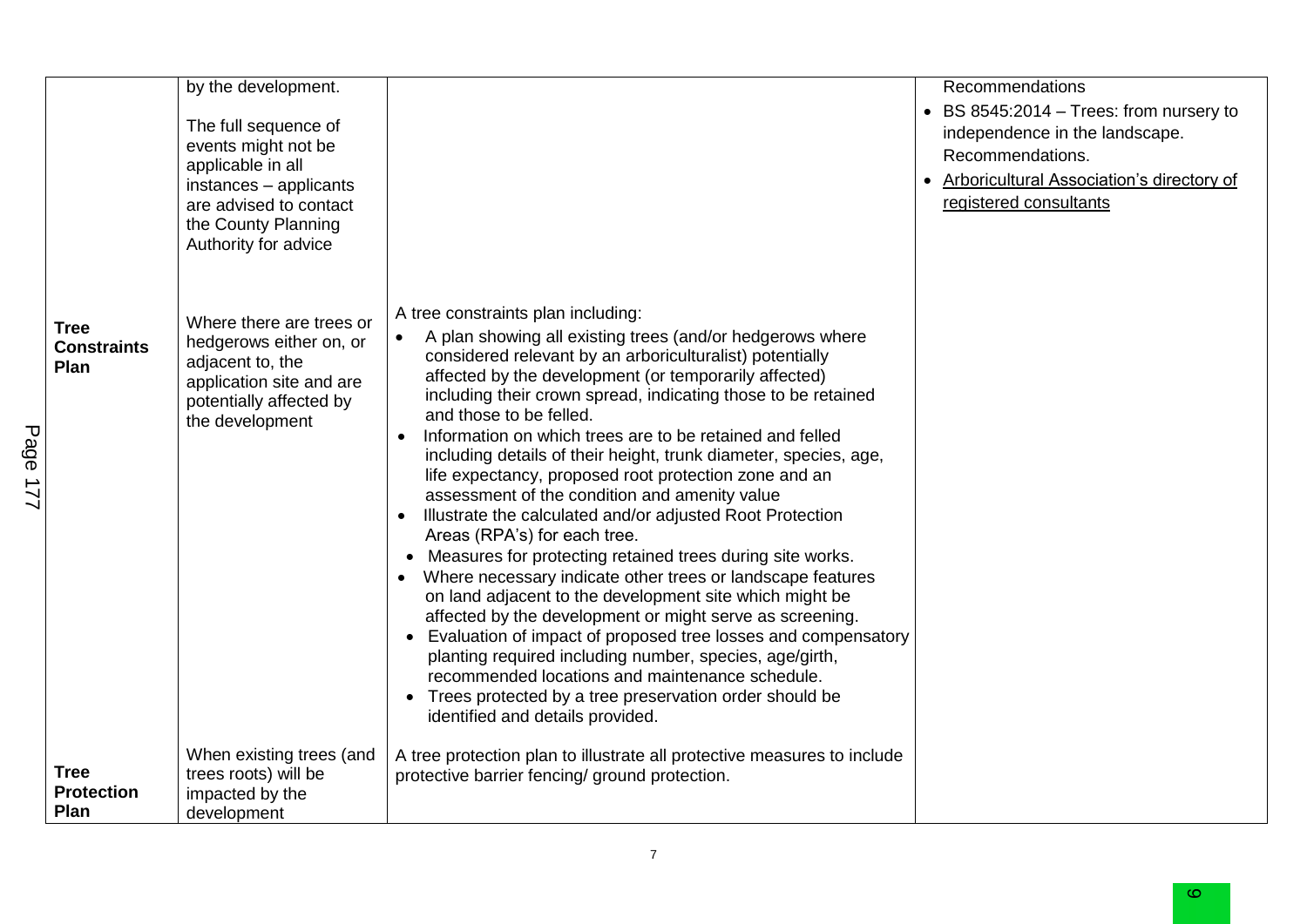# **5. TRAFFIC, HIGHWAYS & RIGHTS OF WAY**

|                       |                                                                    |                                                                                                                                                                                                                                                                                      |                                                                                                                                                                                                                                                                                                                                                                                                                                                                                                                                                                                                                                                                                                    | ဖ                                                                                                                                                                                                                                                                                                                                           |
|-----------------------|--------------------------------------------------------------------|--------------------------------------------------------------------------------------------------------------------------------------------------------------------------------------------------------------------------------------------------------------------------------------|----------------------------------------------------------------------------------------------------------------------------------------------------------------------------------------------------------------------------------------------------------------------------------------------------------------------------------------------------------------------------------------------------------------------------------------------------------------------------------------------------------------------------------------------------------------------------------------------------------------------------------------------------------------------------------------------------|---------------------------------------------------------------------------------------------------------------------------------------------------------------------------------------------------------------------------------------------------------------------------------------------------------------------------------------------|
|                       |                                                                    | 5. TRAFFIC, HIGHWAYS & RIGHTS OF WAY                                                                                                                                                                                                                                                 |                                                                                                                                                                                                                                                                                                                                                                                                                                                                                                                                                                                                                                                                                                    |                                                                                                                                                                                                                                                                                                                                             |
|                       | <b>SUBJECT</b>                                                     | <b>WHEN REQUIRED</b>                                                                                                                                                                                                                                                                 | <b>ASSESSMENTS/ REPORTS/ SURVEYS</b>                                                                                                                                                                                                                                                                                                                                                                                                                                                                                                                                                                                                                                                               | <b>WHY IS IT REQUIRED AND GUIDANCE</b>                                                                                                                                                                                                                                                                                                      |
|                       | <b>Travel Plan</b>                                                 | All school<br>developments<br>resulting in an<br>increase in pupil<br>numbers, including<br>temporary and bulge<br>permissions.                                                                                                                                                      | A strategy for managing access to a school, reducing the impacts<br>of car travel, encouraging greater use of public transport, cycling<br>and walking, scooters and car sharing.<br>Sets out sustainable travel objectives and targets that the school<br>must commit to achieving through various measures. Typically<br>measures include sustainable site design and promotion of car<br>sharing, public transport, walking and cycling.                                                                                                                                                                                                                                                        | <b>Surrey County Council "Travel Plan</b><br>$\bullet$<br>Good Practice Guide" 2010<br>$\bullet$<br>NPPG: Travel plans, transport<br>assessment and statements in<br>decision-taking                                                                                                                                                        |
| Page<br>$\frac{1}{8}$ | <b>Construction</b><br><b>Traffic</b><br><b>Management</b><br>Plan | All developments except<br>very minor proposals<br>such as canopies,<br>fences, change of use. If<br>not being provided,<br><b>Planning Statement</b><br>should make simple case<br>as to why one is not<br>being submitted to show<br>that issues have actively<br>been considered. | Details of parking for vehicles of site personnel, operatives<br>and visitors; loading and unloading of plant and materials;<br>storage of plant and materials;<br>Programme of works (including measures for traffic<br>$\bullet$<br>management); provision of boundary hoarding behind any<br>visibility zones;<br>Programme of works (including numbers of HGVs and any<br>$\bullet$<br>measures for traffic management;<br>vehicle routing and hours of operation design of delivery<br>areas;<br>specifications for lorry parking and turning;<br>$\bullet$<br>measures for the suppression and control of dust during<br>construction.                                                       | Please contact the County Highway<br>Authority<br><b>Surrey County Highway Authority</b><br>$\bullet$<br><b>National Planning Policy Framework</b><br>$\bullet$<br>2012 (Paras 32 & 56)<br><b>Surrey Transport Plan April 2011</b><br>$\bullet$<br><b>Surrey County Council's Transportation</b><br>Development Control Good Practice Guide |
|                       | <b>Transport</b><br><b>Statement</b>                               | Small scale<br>developments and minor<br>school expansions<br>(not required for<br>temporary / bulge<br>applications unless<br>advised otherwise by the<br><b>County Planning</b><br>Authority)                                                                                      | Information on the existing or proposed access<br>$\bullet$<br>arrangements, including the width of the access shown on<br>a plan giving visibility splays. If the access is to be altered<br>details should be given of the proposed width of the<br>altered access and the method of construction. Access<br>into the site from several directions in order to increase<br>accessibility and permeability should be investigated.<br>Details of existing modal split (car/cycle/walk/scooter)<br>$\bullet$<br>should be provided and how the trips would be would be<br>spread during school dropping off/picking up periods.<br>Provision for parking for staff and visitors only,<br>$\bullet$ | NPPG: Travel plans, transport<br>$\bullet$<br>assessment and statements in decision-<br>taking<br><b>Transport Development Planning Team</b><br>$\bullet$<br>at Surrey County Council                                                                                                                                                       |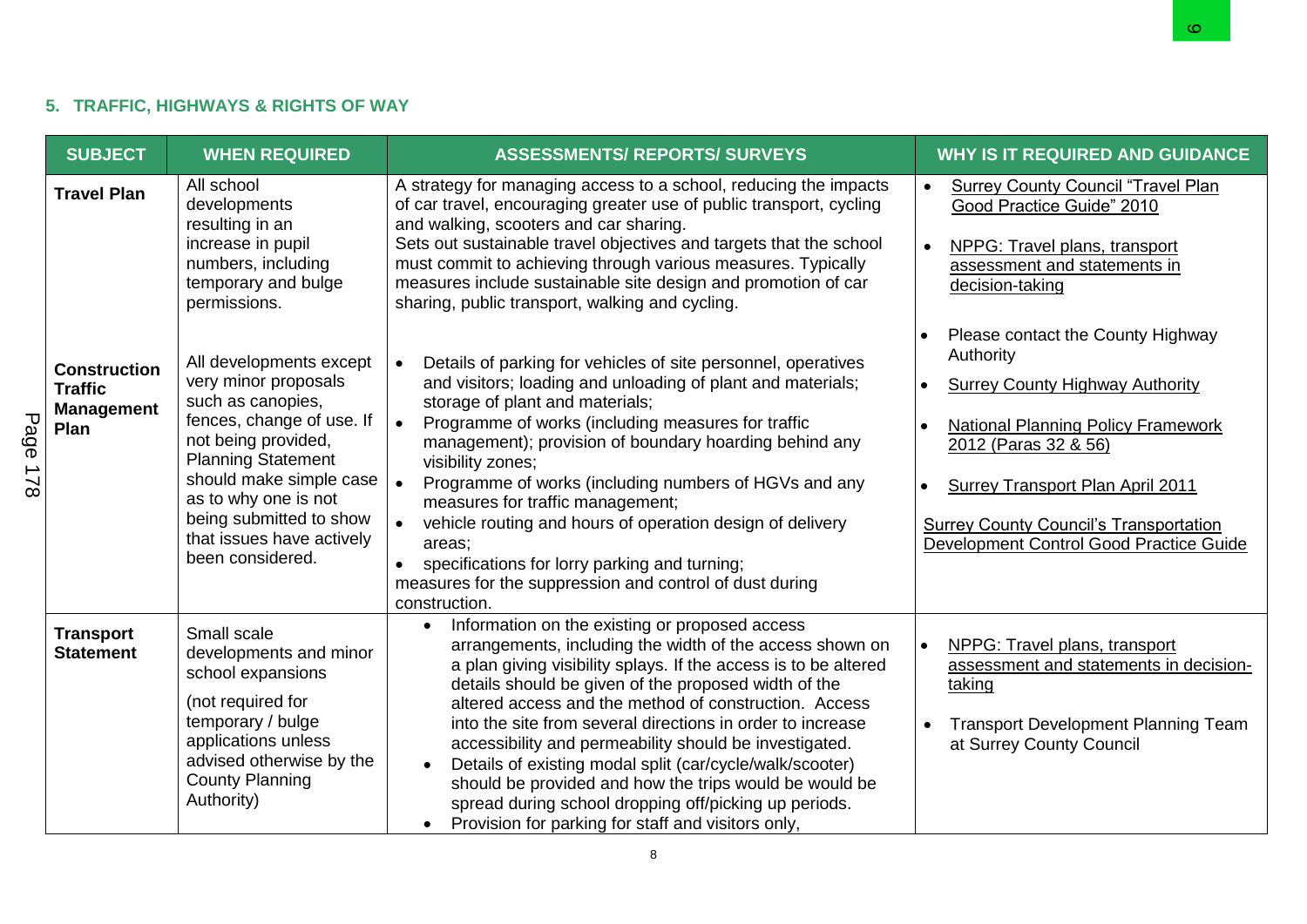|                                                                             |                                                                                                                                      | loading/unloading and manoeuvring of vehicle, particularly<br>delivery vehicles and coaches, will be required.<br>Where a public right of way is affected by the proposed<br>$\bullet$<br>development, details should be provided:<br>those which are known to have particularly difficult existing<br>$\bullet$<br>traffic and access conditions<br>where cumulative effect of several temporary developments<br>$\bullet$<br>in quick succession                                                                                                                                                                                                                                                                                                                                                                                                                                                                                                                                                                                                                        |                                                                                                                                                                                                                                                                                                                                                                                                                                                                                                                                                |
|-----------------------------------------------------------------------------|--------------------------------------------------------------------------------------------------------------------------------------|---------------------------------------------------------------------------------------------------------------------------------------------------------------------------------------------------------------------------------------------------------------------------------------------------------------------------------------------------------------------------------------------------------------------------------------------------------------------------------------------------------------------------------------------------------------------------------------------------------------------------------------------------------------------------------------------------------------------------------------------------------------------------------------------------------------------------------------------------------------------------------------------------------------------------------------------------------------------------------------------------------------------------------------------------------------------------|------------------------------------------------------------------------------------------------------------------------------------------------------------------------------------------------------------------------------------------------------------------------------------------------------------------------------------------------------------------------------------------------------------------------------------------------------------------------------------------------------------------------------------------------|
| <b>Transport</b><br><b>Assessment</b>                                       | For new schools, large<br>school expansions and<br>major developments                                                                | As for Transport Statement plus an illustration of<br>$\bullet$<br>accessibility to the site by all modes of transport, and the<br>likely modal split of journeys to and from the site.<br>Demonstrate existing/proposed catchment. Determine<br>impact of proposal and any necessary works to<br>accommodate increase in trips (e.g junction<br>improvements/footway widening/pedestrian<br>crossings/parking restrictions). Illustrate any reduction in<br>car trips due to siblings. Should also give details of<br>proposed measures to improve access by public transport,<br>walking and cycling, to reduce the need for parking<br>associated with the proposal and to mitigate transport<br>impacts. The level of parking provision proposed should<br>be justified.<br>All submissions should include proposals to reduce the<br>transportation impact of the development and adequate<br>mitigation.<br>Where traffic is intended to be restricted to certain routes,<br>the proposal must include details of how this is to be<br>accomplished with certainty. | <b>Transport Development Planning Team</b><br>at Surrey County Council<br>• Chapter 4 of 'Guidance on Transport<br>Assessment'<br>(https://www.gov.uk/government/organisa<br>tions/department-for-transport) gives<br>more detail on preparing a transport<br>assessment, the framework and<br>information and type of assessment<br>required.<br>• Department for Transport Circular 2/07<br>'Planning and the Strategic Road<br>Network' www.dft.gov.uk<br>NPPG: Travel plans, transport<br>assessment and statements in decision-<br>taking |
| <b>Open Space</b><br><b>Assessment</b><br>including<br><b>Rights of Way</b> | Any development<br>proposals that would<br>result in the loss of open<br>space, or have<br>implications for Public<br>Rights of Way. | An assessment of any open space or Public Rights of Way lost,<br>directly or indirectly affected by a proposed development including<br>any measures to replace or compensate for such impacts and<br>identification of any opportunities to improve facilities for walkers,<br>cyclists, horse riders. This includes any right of way which is<br>outside a site boundary                                                                                                                                                                                                                                                                                                                                                                                                                                                                                                                                                                                                                                                                                                | • Surrey County Council's Countryside<br>Access Team.<br>• Rights of Way shown on Surrey's<br>Interactive Map<br>• NPPG: Open space, sports and<br>recreational facilities, public rights of way<br>and local green space<br><b>National Planning Policy Framework</b><br>2012 (Chapter 8)<br>• The Council's Rights of Way                                                                                                                                                                                                                    |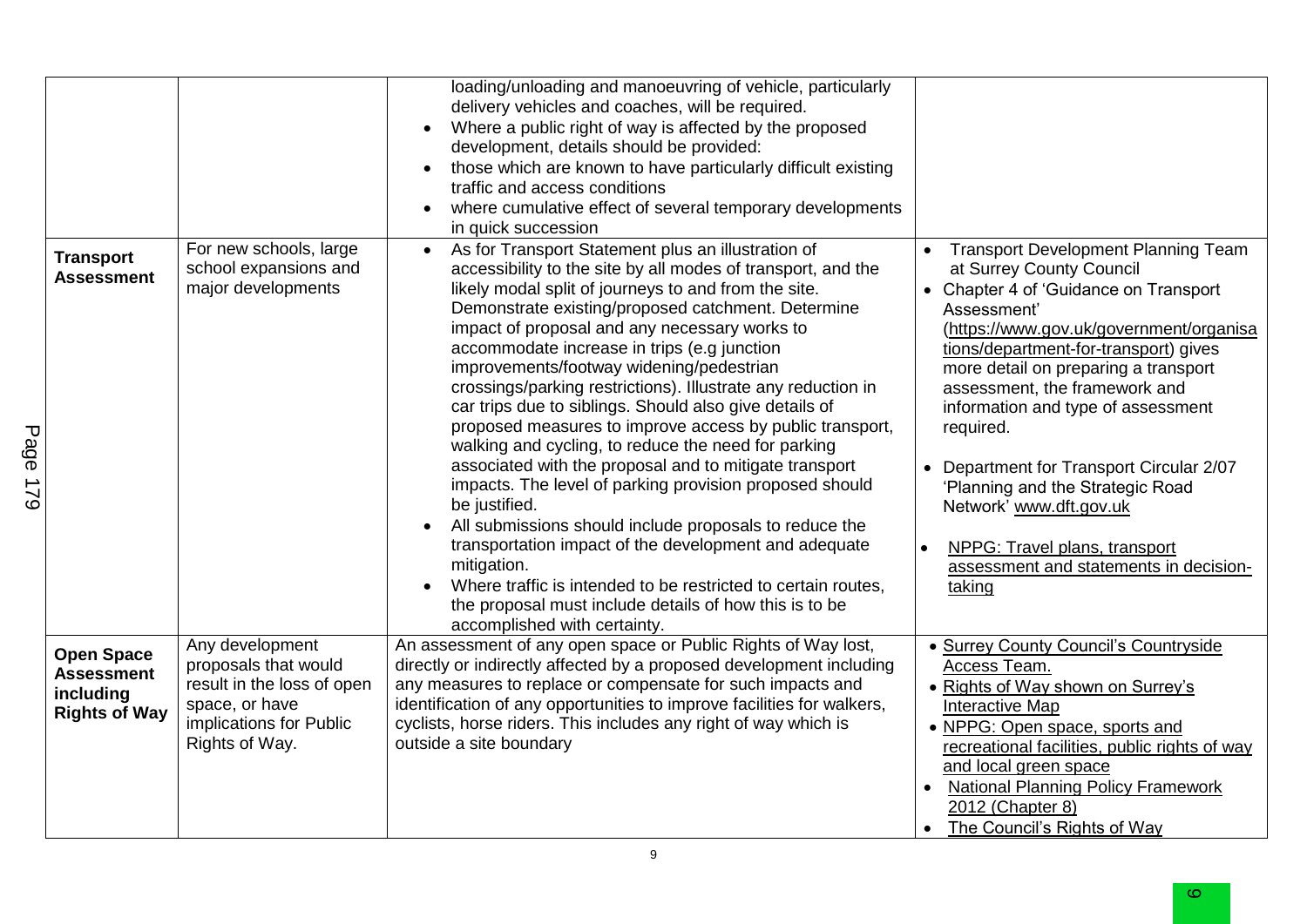# **6. WATER ENVIRONMENT**

|                                                                  |                                                                                                                                                                                                                                                                                                                                                                                                                                                                                                                                                                                                                                                                                                                                                                            |                                                                                                                                                                                                                                                                                                                                                                                                                                                                                                                                                                                                                                                                                                                                                                                                                                                                                                                                                                                                                                                                                                                                                                                                                                                            | Improvement Plan (ROWIP)                                                                                                                                                                                                                                                         |
|------------------------------------------------------------------|----------------------------------------------------------------------------------------------------------------------------------------------------------------------------------------------------------------------------------------------------------------------------------------------------------------------------------------------------------------------------------------------------------------------------------------------------------------------------------------------------------------------------------------------------------------------------------------------------------------------------------------------------------------------------------------------------------------------------------------------------------------------------|------------------------------------------------------------------------------------------------------------------------------------------------------------------------------------------------------------------------------------------------------------------------------------------------------------------------------------------------------------------------------------------------------------------------------------------------------------------------------------------------------------------------------------------------------------------------------------------------------------------------------------------------------------------------------------------------------------------------------------------------------------------------------------------------------------------------------------------------------------------------------------------------------------------------------------------------------------------------------------------------------------------------------------------------------------------------------------------------------------------------------------------------------------------------------------------------------------------------------------------------------------|----------------------------------------------------------------------------------------------------------------------------------------------------------------------------------------------------------------------------------------------------------------------------------|
|                                                                  | <b>WATER ENVIRONMENT</b>                                                                                                                                                                                                                                                                                                                                                                                                                                                                                                                                                                                                                                                                                                                                                   |                                                                                                                                                                                                                                                                                                                                                                                                                                                                                                                                                                                                                                                                                                                                                                                                                                                                                                                                                                                                                                                                                                                                                                                                                                                            |                                                                                                                                                                                                                                                                                  |
| <b>SUBJECT</b>                                                   | <b>WHEN REQUIRED</b>                                                                                                                                                                                                                                                                                                                                                                                                                                                                                                                                                                                                                                                                                                                                                       | <b>ASSESSMENTS/ REPORTS/ SURVEYS</b>                                                                                                                                                                                                                                                                                                                                                                                                                                                                                                                                                                                                                                                                                                                                                                                                                                                                                                                                                                                                                                                                                                                                                                                                                       | <b>WHY IS IT REQUIRED AND GUIDANCE</b>                                                                                                                                                                                                                                           |
| <b>Flood Risk</b><br><b>Assessment</b><br>Page<br>$\frac{1}{80}$ | -All development<br>proposals located within<br>Flood Zones 2 and/or 3.<br>-Where the development<br>is to be located within<br>Flood Zone 1 and the<br>site area is greater than<br>1 hectare in size<br>-Where the Environment<br>Agency or Local<br>Drainage Engineer has<br>indicated that there may<br>be a land drainage<br>problem.<br>All proposals for new<br>development (including<br>minor development and<br>changes of use) in an<br>area within Flood Zone 1<br>which has critical<br>drainage problems and/<br>or where a Surface<br>Water Management Plan<br>or equivalent document<br>is in place which<br>indicates that the site<br>may be subject to<br>drainage problems; and/<br>or where the proposed<br>development or change<br>of use to a more | Assessment to establish the impact of the proposed development<br>on the floodplain and level of risk of all forms of flooding to and<br>from the development demonstrating<br>• whether a proposed development is likely to be affected by<br>current or future flooding from any source<br>• whether it will increase flood risk elsewhere;<br>• how these flood risks will be managed now and over the<br>developments lifetime,<br>• whether the measures proposed to deal with these effects and<br>risks are appropriate;<br>• consideration of climate change<br>opportunities to reduce the probability and consequences of<br>flooding,<br>• evidence for the County Planning Authority to apply (if<br>necessary) the Sequential Test<br>• mitigation measures and emergency evacuation procedures<br>necessary.<br>• whether the development will be safe and pass the Exception<br>Test, if applicable.<br>• Reports must include the impact on adjacent areas.<br>The sequential and exception tests required for a site and for<br>development within site (i.e. siting vulnerable development outside<br>the flood plain) can be found on the Environment Agency<br>webpages "Guidance: flood risk assessment for planning<br>applications" | • National Planning Policy Framework<br>2012 (Para 93-108).<br><b>• Environment Agency Guidance "Flood risk</b><br>assessment for planning applications",<br>October 2015<br>• NPPG: Flood Risk and Coastal Change<br>• District and Borough Strategic Flood Risk<br>Assessments |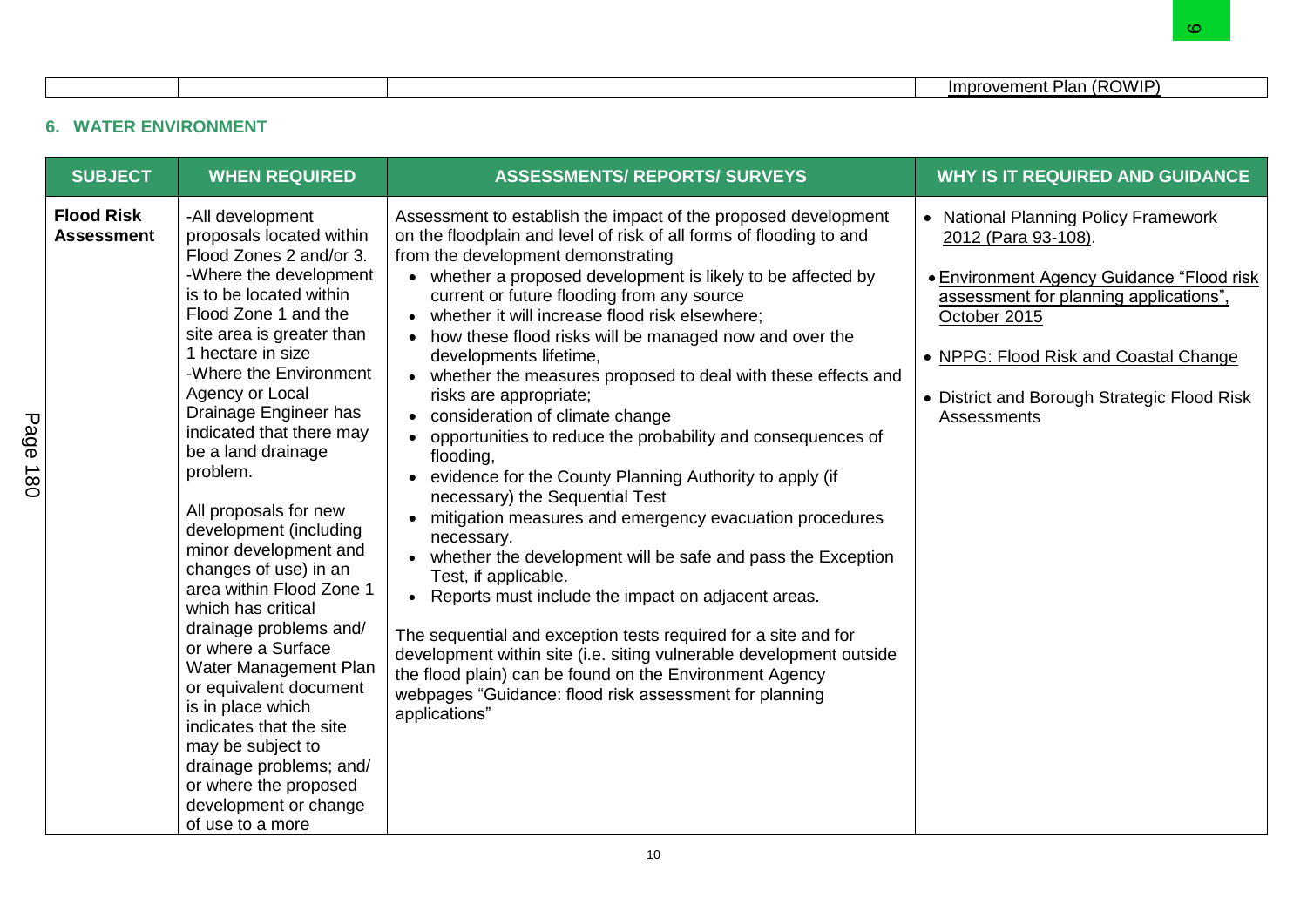| vulnerable class may be<br>subject to other sources<br>of flooding.                                                                                                                                                                                                                                                                                      |                                                                                                                                                                                                                                                                                                                                                                                                                                                                                                                                                                                                                                                                                                                                                                                                                                                                                                                                                                                                                                                                                                                                                                                                                                                                                                                                                                                                                                                                                   |                                                                                                                                                                                                                                                                                                                                                                                                                                                                                                  |
|----------------------------------------------------------------------------------------------------------------------------------------------------------------------------------------------------------------------------------------------------------------------------------------------------------------------------------------------------------|-----------------------------------------------------------------------------------------------------------------------------------------------------------------------------------------------------------------------------------------------------------------------------------------------------------------------------------------------------------------------------------------------------------------------------------------------------------------------------------------------------------------------------------------------------------------------------------------------------------------------------------------------------------------------------------------------------------------------------------------------------------------------------------------------------------------------------------------------------------------------------------------------------------------------------------------------------------------------------------------------------------------------------------------------------------------------------------------------------------------------------------------------------------------------------------------------------------------------------------------------------------------------------------------------------------------------------------------------------------------------------------------------------------------------------------------------------------------------------------|--------------------------------------------------------------------------------------------------------------------------------------------------------------------------------------------------------------------------------------------------------------------------------------------------------------------------------------------------------------------------------------------------------------------------------------------------------------------------------------------------|
| <b>Sustainable</b><br>Required for all major<br>developments<br><b>Drainage</b><br><b>Systems</b><br>(SuDS)<br>Where the development<br>is located in Flood Zone<br>2 or 3<br>Where known drainage<br>problems exists<br>Where the development<br>includes impermeable<br>hard surfacing<br>Where the development<br>involves land raising<br>activities | • An assessment (taking into account different factors including the<br>layout of the site, the topography and geology) demonstrating<br>how any surface water generated from the development will be<br>controlled as near to its source as possible.<br>• Any assessment should be accompanied by the Surrey County<br>Council Model Surface Water Drainage Statement Proforma <sup>4</sup> .<br>• A drainage strategy (including FRA where applicable, proposed<br>drainage layout and calculations) to demonstrate that the<br>development does not flood or increase flooding downstream.<br>• Sustainable drainage for the site shall be proposed in accordance<br>with SUDs surface water management hierarchy of prevention,<br>reduction, source control, site control and regional control (the<br>accepted hierarchy of surface water discharge options is<br>infiltration, then attenuation and discharge to: watercourse,<br>surface water sewer, other sewer).<br>• Evidence shall be provided to demonstrate that the most<br>sustainable strategy is proposed taking into account flood risk,<br>site layout, topography, geology, etc).<br>. Where the intention is to incorporate infiltration SUDS, their<br>feasibility shall be demonstrated through approved intrusive<br>geotechnical surveys to establish infiltration rates, ground water<br>levels and ground contamination.<br>• Should actual infiltration rates (via intrusive tests) not be readily | • Planning Policy Guidance para 51<br>• Written Ministerial Statement 2014 $6$<br>• Surrey Advice Note supporting the<br>provision of a Surface Water Drainage<br>Statement <sup>'</sup><br>• Water. People. Places: A guide for<br>master planning sustainable drainage<br>into developments <sup>8</sup><br>Sustainable drainage systems: non-<br>statutory technical standards 2015 <sup>9</sup><br>• LASOO Guidance on meeting the<br>national standards<br>• The Lead Local Flood Authority |

<sup>4</sup> Can be found on [http://www.surreycc.gov.uk/people-and-community/emergency-planning-and-community-safety/flooding-advice/more-about-flooding/suds](http://www.surreycc.gov.uk/people-and-community/emergency-planning-and-community-safety/flooding-advice/more-about-flooding/suds-planning-advice)[planning-advice](http://www.surreycc.gov.uk/people-and-community/emergency-planning-and-community-safety/flooding-advice/more-about-flooding/suds-planning-advice)

 $^2$  http://www.parliament.uk/business/publications/written-questions-answers-statements/written-statement/Commons/2014-12-18/HCWS161/

<sup>3</sup> http://www.surreycc.gov.uk/\_\_data/assets/pdf\_file/0011/52769/SuDS-Advice-Note.pdf

Page 181

 $^8$  https://eastsussexgovuk.blob.core.windows.net/media/1997/se7-suds-masterplanning\_low\_res\_reduced.pdf

<sup>9</sup> https://www.gov.uk/government/publications/sustainable-drainage-systems-non-statutory-technical-standards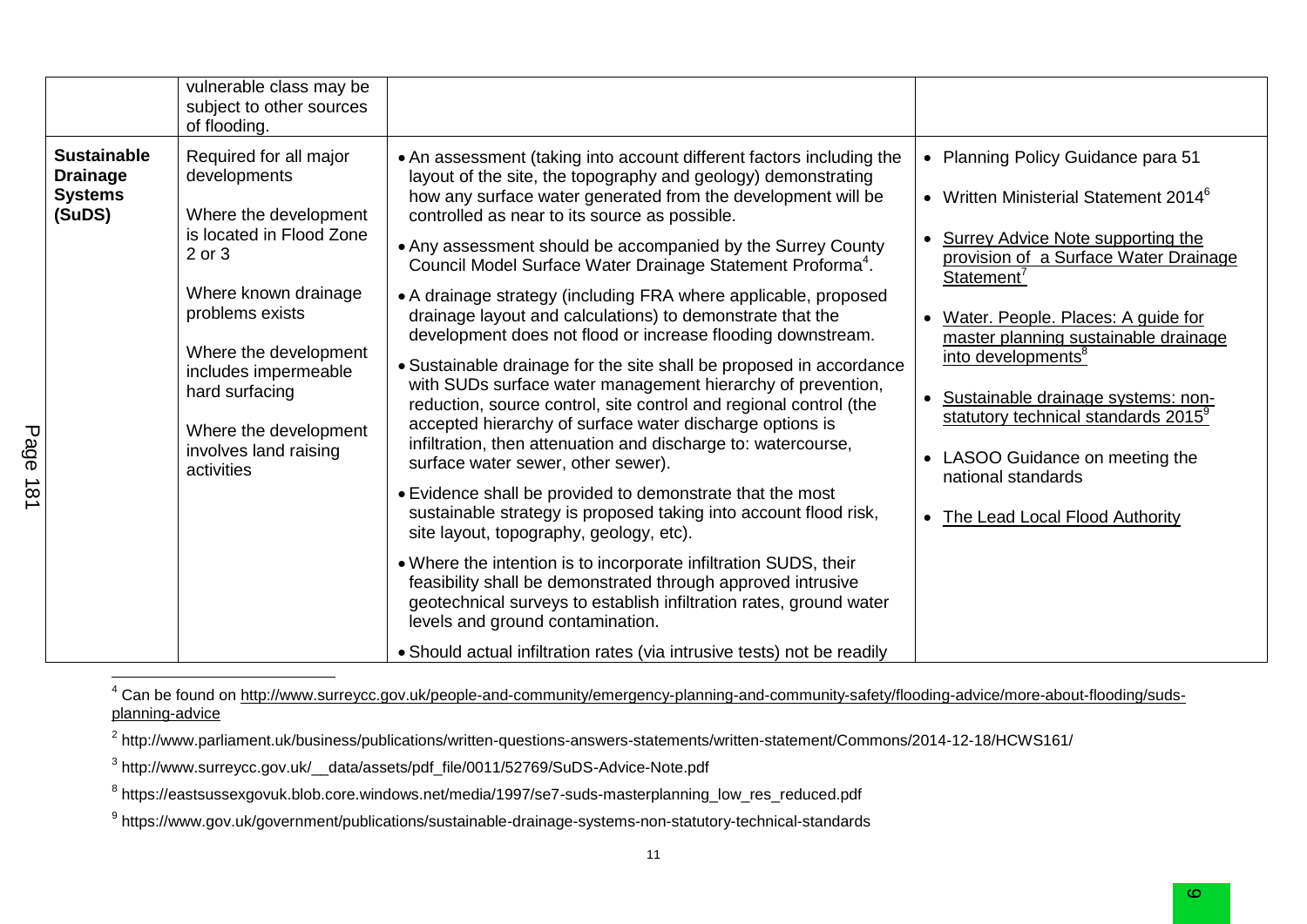|                            |                                                                                                                                                                                                                                                                                                                                                                                                           | O. |
|----------------------------|-----------------------------------------------------------------------------------------------------------------------------------------------------------------------------------------------------------------------------------------------------------------------------------------------------------------------------------------------------------------------------------------------------------|----|
|                            | available (reason to be stated in drainage strategy), desktop<br>study demonstrating evidence of likely ground conditions (from<br>British Geological Survey or other sources) of the site could be<br>used. In such instance, an alternate strategy shall also be<br>submitted to demonstrate how the site would drain if infiltration is<br>not feasible. House or rubble soakaways are not acceptable. |    |
|                            | • Should it be proposed to dispose of surface water into a<br>watercourse, surface water sewer, highway drain or another<br>drainage system, should be accompanied by evidence that the<br>rates are being restricted to greenfield values and the system has<br>adequate capacity downstream and is in a suitable state to<br>accept the water.                                                          |    |
|                            | • Where an application is part of a larger site which already has<br>planning permission it is essential that the new proposal does not<br>compromise the drainage scheme already approved.                                                                                                                                                                                                               |    |
| Page<br>∸<br>$\frac{8}{2}$ | • Any works to be carried out which will affect the flow or storage of<br>water within, or which place or alter a structure/obstruction within<br>an ordinary watercourse will require Ordinary Watercourse<br>Consent from Surrey CC <sup>5</sup> .                                                                                                                                                      |    |
|                            | • Evidence to show have 'in principle' agreement with the water<br>board to discharge into surface water sewer                                                                                                                                                                                                                                                                                            |    |
|                            | • Reports must include the impact on adjacent areas.                                                                                                                                                                                                                                                                                                                                                      |    |

 5 These can include permanent or temporary structures or works. An 'ordinary watercourse' is a watercourse that is not part of a main river and includes rivers, streams, ditches, drains, cuts, culverts, dikes, sluices, sewers (other than public sewers within the meaning of the Water Industry Act 1991) and passages, through which water flows. Consent within Surrey is issued by the Sustainable Drainage and Consenting Team within Surrey County Council. The team can provide information on the requirements for consent and the application procedure and is contactable by email on SuDS@surreycc.gov.uk. Please note consent cannot be issued retrospectively. Works affecting designated Main River require consent from the Environment Agency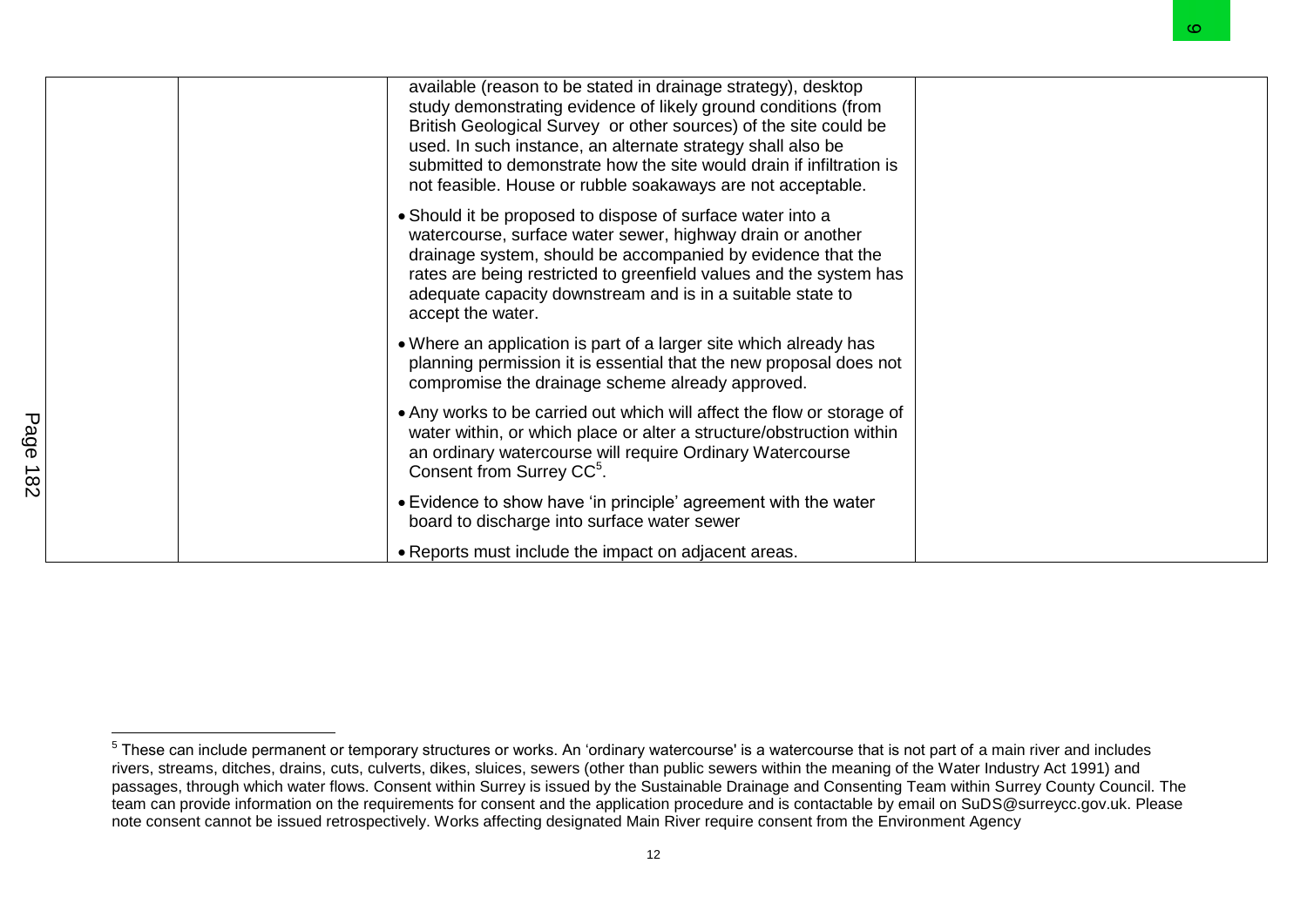#### **7. HERITAGE AND ARCHAEOLOGY**

|           | <b>SUBJECT</b>            | <b>WHEN REQUIRED</b>                                                                                                                 | <b>ASSESSMENTS/ REPORTS/ SURVEYS</b>                                                                                                                                                                                                                                                                                                                                                                                                                                                                                                                                                                                                                                                                                                            | <b>WHY IS IT REQUIRED AND GUIDANCE</b>                                     |
|-----------|---------------------------|--------------------------------------------------------------------------------------------------------------------------------------|-------------------------------------------------------------------------------------------------------------------------------------------------------------------------------------------------------------------------------------------------------------------------------------------------------------------------------------------------------------------------------------------------------------------------------------------------------------------------------------------------------------------------------------------------------------------------------------------------------------------------------------------------------------------------------------------------------------------------------------------------|----------------------------------------------------------------------------|
|           | Heritage<br><b>Assets</b> | Where Heritage Assets <sup>10</sup><br>or features may be<br>affected by the proposal.                                               | A Heritage Statement setting out the significance of all Heritage<br>Assets affected by a proposed development. The statement should<br>be comprehensive, but proportionate to the level of potential harm                                                                                                                                                                                                                                                                                                                                                                                                                                                                                                                                      | • Surrey County Council Heritage<br><b>Conservation Team Officer</b>       |
|           |                           |                                                                                                                                      | posed by the development proposal. Loss of, or damage to, any<br>Heritage Asset will need to be justified within a wider context of                                                                                                                                                                                                                                                                                                                                                                                                                                                                                                                                                                                                             | <b>Surrey Historic Environment Record</b>                                  |
|           |                           |                                                                                                                                      | enhanced understanding of the asset, or an mitigation of greater<br>benefit to the preservation and continued sustainability of heritage<br>features elsewhere within the development.<br>An archaeological assessment is required when a Heritage<br>Statement or pre-application discussion indicates that a Heritage<br>Asset with an Archaeological Interest <sup>11</sup> is likely to be present on site<br>and/or affected by a development proposal. An assessment should<br>examine the nature and significance of the archaeological<br>resources of the site, in comparison with the nature of the<br>development proposal, and detail the likely implications for the<br>future survival and management of the resource that arise. | <b>Schedule of Ancient Monuments</b>                                       |
|           |                           |                                                                                                                                      |                                                                                                                                                                                                                                                                                                                                                                                                                                                                                                                                                                                                                                                                                                                                                 | <b>Historic England Listed Buildings</b><br>$\bullet$<br>Register          |
|           | Archaeology               | Where archaeological<br>sites or features may be<br>affected by the proposal.<br>Or where the application<br>site area is over 0.4ha |                                                                                                                                                                                                                                                                                                                                                                                                                                                                                                                                                                                                                                                                                                                                                 | Historic England Registered Parks and<br>$\bullet$<br>Gardens              |
| age<br>ထိ |                           |                                                                                                                                      |                                                                                                                                                                                                                                                                                                                                                                                                                                                                                                                                                                                                                                                                                                                                                 | <b>Historic England Good Practice Advice</b><br>notes: GPA1, GPA2 and GPA3 |
|           |                           |                                                                                                                                      |                                                                                                                                                                                                                                                                                                                                                                                                                                                                                                                                                                                                                                                                                                                                                 | <b>Historic England Advice Notes</b>                                       |
|           |                           |                                                                                                                                      |                                                                                                                                                                                                                                                                                                                                                                                                                                                                                                                                                                                                                                                                                                                                                 | <b>Surrey Historic Landscape</b><br><b>Characterisation Assessment</b>     |
|           |                           |                                                                                                                                      |                                                                                                                                                                                                                                                                                                                                                                                                                                                                                                                                                                                                                                                                                                                                                 | NPPG: Conserving and enhancing the<br>$\bullet$<br>historic environment    |

<sup>&</sup>lt;sup>10</sup> A Heritage Asset would be considered to be a nationally or locally Listed Building, Nationally Registered or locally listed Park or Garden, Registered Battlefield, Conservation Area, Historic Landscape and/or associated natural heritage features, or undesignated features or structures of demonstrable historic or cultural heritage interest.

<sup>&</sup>lt;sup>11</sup> An asset of Archaeological Interest is considered to be a Scheduled Monument, a County Site of Archaeological Importance, an Area of High Archaeological Potential, or development application area exceeding 0.4 hectares in size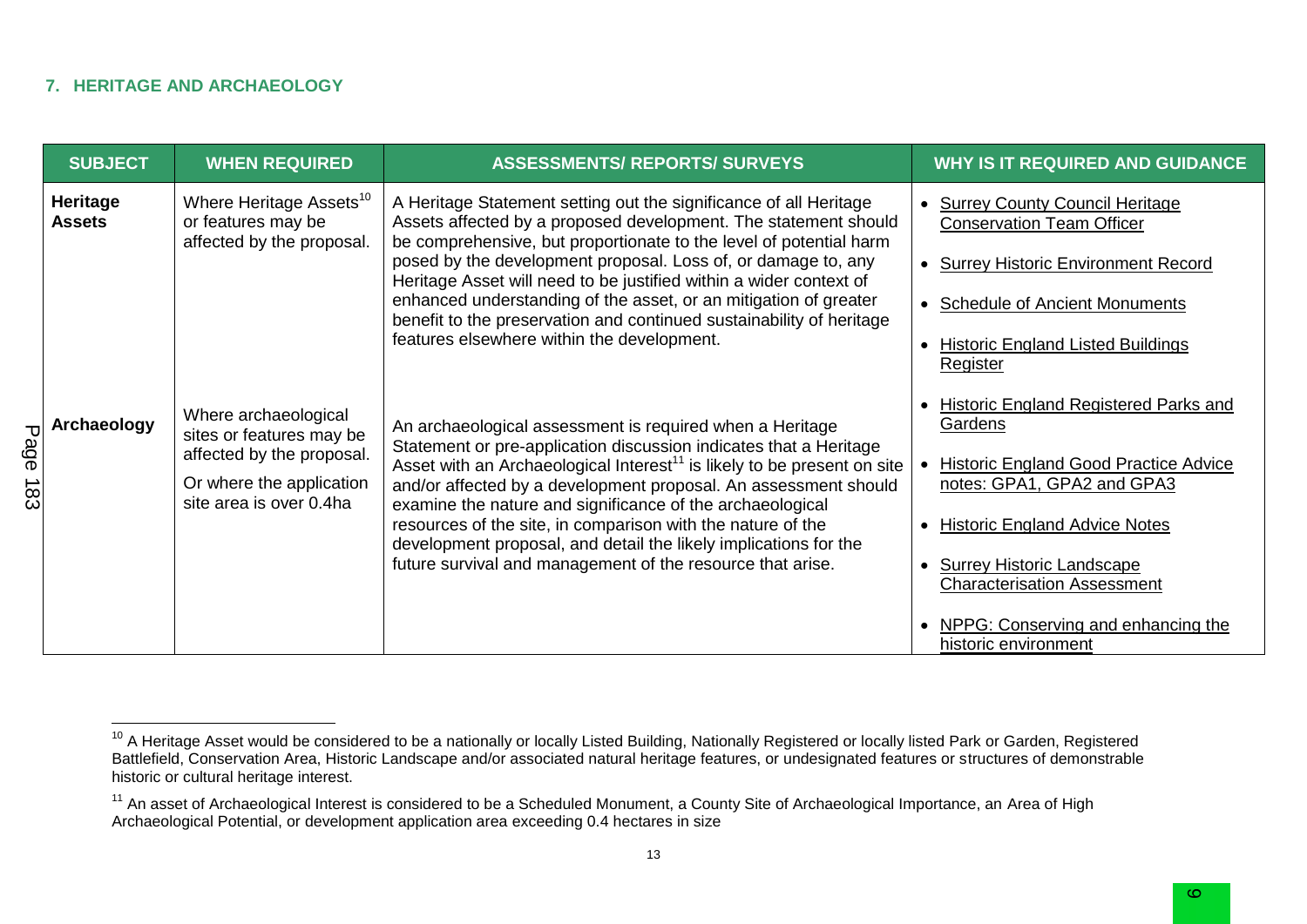## **8. AMENITY**

|          |                                         |                                                                                                                                                                                                                                                                                     |                                                                                                                                                                                                                                                                                                                                                                                                                                                                                                                                                                                                                                                                                                                                            | అ                                                                                                                                                                                                                                                                                                                                                                                                                                                                                                                                                                                   |
|----------|-----------------------------------------|-------------------------------------------------------------------------------------------------------------------------------------------------------------------------------------------------------------------------------------------------------------------------------------|--------------------------------------------------------------------------------------------------------------------------------------------------------------------------------------------------------------------------------------------------------------------------------------------------------------------------------------------------------------------------------------------------------------------------------------------------------------------------------------------------------------------------------------------------------------------------------------------------------------------------------------------------------------------------------------------------------------------------------------------|-------------------------------------------------------------------------------------------------------------------------------------------------------------------------------------------------------------------------------------------------------------------------------------------------------------------------------------------------------------------------------------------------------------------------------------------------------------------------------------------------------------------------------------------------------------------------------------|
|          | <b>AMENITY</b>                          |                                                                                                                                                                                                                                                                                     |                                                                                                                                                                                                                                                                                                                                                                                                                                                                                                                                                                                                                                                                                                                                            |                                                                                                                                                                                                                                                                                                                                                                                                                                                                                                                                                                                     |
|          | <b>SUBJECT</b>                          | <b>WHEN REQUIRED</b>                                                                                                                                                                                                                                                                | <b>ASSESSMENTS/ REPORTS/ SURVEYS</b>                                                                                                                                                                                                                                                                                                                                                                                                                                                                                                                                                                                                                                                                                                       | <b>WHY IS IT REQUIRED AND GUIDANCE</b>                                                                                                                                                                                                                                                                                                                                                                                                                                                                                                                                              |
|          | <b>Air Quality</b><br><b>Assessment</b> | -Major Developments<br>(over 1000sqm)<br>- generates significant<br>levels of pollution<br>-involves development<br>sensitive to poor air<br>quality that is proposed<br>in or adjacent to an<br><b>AQMA</b><br>-If proposal is for a<br>development which<br>would generate odours | Assessment of existing air quality, and assessment of predicted air<br>quality as a result of the development, including any proposed<br>mitigation measures. <sup>12</sup>                                                                                                                                                                                                                                                                                                                                                                                                                                                                                                                                                                | • Department for Environment Food, and<br>Rural Affairs policy guidance and<br>technical guidance.<br>• The Environment Agency guidance.<br>• The Environmental Protection UK<br>(EPUK) and Institute of Air Quality<br>Management (IAQM) guidance                                                                                                                                                                                                                                                                                                                                  |
| Page 184 | Lighting<br><b>Assessment</b>           | Outdoor sport facilities<br>Developments<br>involving significant<br>external lighting,<br>including temporary<br>construction and<br>security lighting.                                                                                                                            | An assessment providing full details of any external lighting<br>including details of:<br>• The number, type, location and height of any lighting including<br>those on columns and/ or buildings<br>• The intensity of the installation (in Lux levels) and spill patterns<br>shown on a plan<br>The proposed hours of use.<br>$\bullet$<br>Potential for impacts on ecological features<br>$\bullet$<br>Proposed mitigation measures<br>$\bullet$<br>Measures for unforeseen impacts and monitoring<br>Assessment should demonstrate that proposed lighting levels<br>do not exceed minimum required for proposed activity<br>The assessment must take into account the impact of lighting<br>from all relevant near and far viewpoints. | • Department for Communities and Local<br>Government's Lighting in the Countryside<br>1997.<br>• Guidance Notes for the Reduction of<br>Obtrusive Light (2011), Institute of<br><b>Lighting Professionals</b><br>Bats and Lighting in the UK (2009), the<br>$\bullet$<br><b>Bat Conservation Society</b><br>An appropriately qualified Lighting<br>Engineer<br>Guidance notes for the reduction of light<br>$\bullet$<br>pollution<br>NPPG: Light pollution<br>https://www.sportengland.org/media/4181<br>$\bullet$<br>/artificial-sports-lighting-design-guide-<br>2012-051112.pdf |
|          | <b>Noise</b>                            | Proposed<br>development close to                                                                                                                                                                                                                                                    | For any noise sensitive development, existing or consented,                                                                                                                                                                                                                                                                                                                                                                                                                                                                                                                                                                                                                                                                                | • A qualified acoustic specialist.                                                                                                                                                                                                                                                                                                                                                                                                                                                                                                                                                  |

<sup>&</sup>lt;sup>12</sup> Indicative minimum threshold or HDV flows (AADT) of 25 within/adjacent to AQMA, or 100 elsewhere; LDV flows (AADT) of 100 within/adjacent to AQMA, or 500 elsewhere.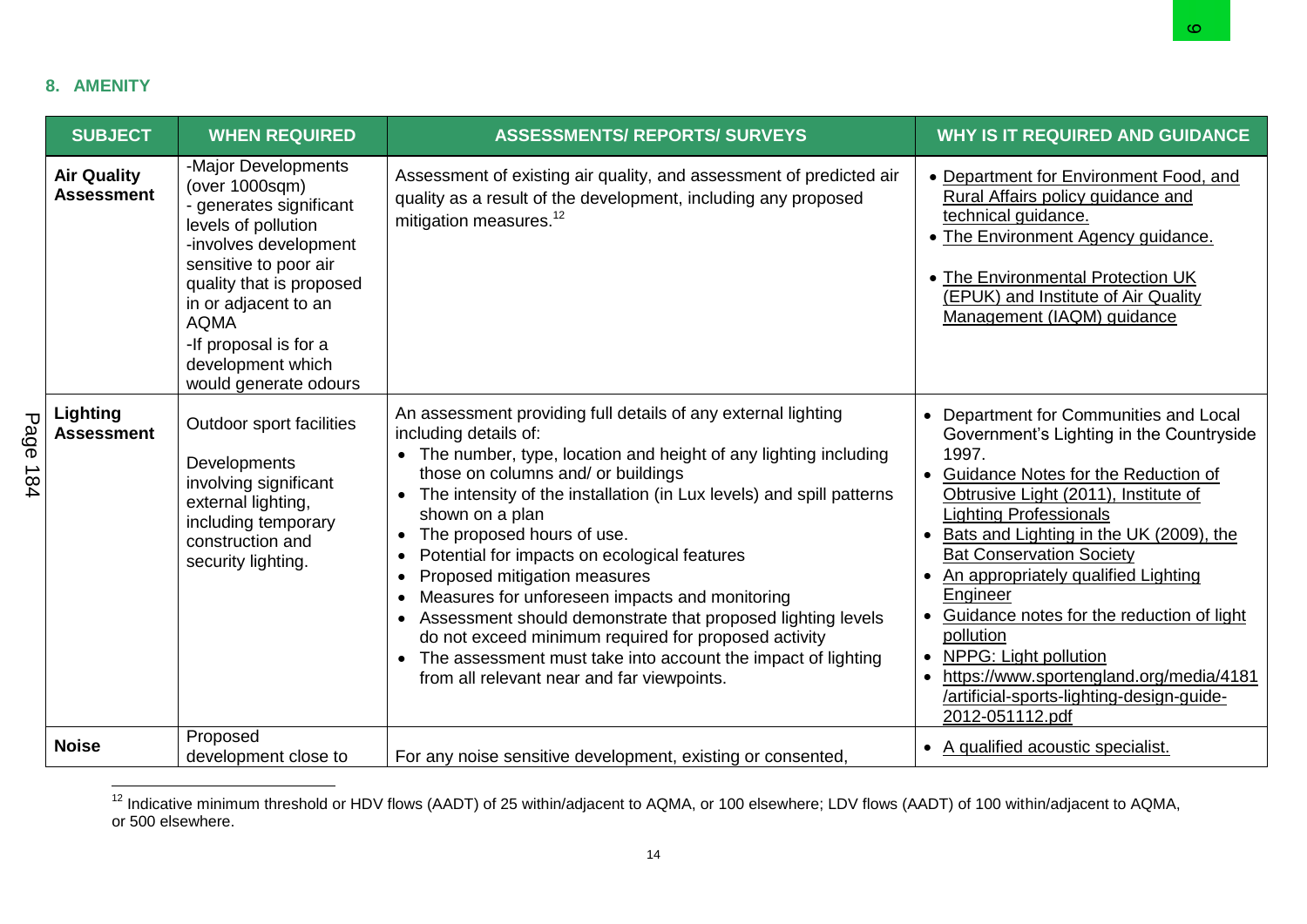|                    | <b>Assessment</b>                                                | existing major noise<br>source e.g.<br>motorways or trunk<br>road, airports and<br>possibly railway,<br>industrial activities<br>such as minerals or<br>waste operations.<br>When the development<br>itself is likely to generate<br>significant noise levels<br>e.g. outdoors sports<br>activities. | potentially affected by the proposed development, a noise<br>assessment should be prepared by a competent person that<br>defines the baseline sound environment, following appropriate<br>guidance, usually established through measurement, and the<br>impact of the proposed development using prediction and<br>measurement techniques as appropriate. Where criteria in<br>appropriate guidance may be exceeded, mitigation measures<br>should be provided such that the criteria are not exceeded. | Your relevant Borough or District Council<br><b>Environmental Health Officer.</b><br>"Guidelines for Noise Control - Minerals<br>and Waste Disposal", 1994 Surrey<br><b>County Council</b><br>NPPG: Noise<br>• BS 4142:2014 "Methods for rating and<br>assessing industrial and commercial<br>sound"<br>Design Manual for Roads and Bridges - |
|--------------------|------------------------------------------------------------------|------------------------------------------------------------------------------------------------------------------------------------------------------------------------------------------------------------------------------------------------------------------------------------------------------|---------------------------------------------------------------------------------------------------------------------------------------------------------------------------------------------------------------------------------------------------------------------------------------------------------------------------------------------------------------------------------------------------------------------------------------------------------------------------------------------------------|-----------------------------------------------------------------------------------------------------------------------------------------------------------------------------------------------------------------------------------------------------------------------------------------------------------------------------------------------|
| Page<br><b>185</b> | <b>High</b><br><b>Pressure</b><br><b>Pipeline</b><br>Search $13$ | For all developments<br>involving excavation<br>or below ground<br>works. There are<br>special requirements<br>for safe working in<br>close proximity to a<br>high pressure pipeline<br>and proposed works<br>require approval from<br>a pipeline operator<br>prior to commencing.                   | Evidence to show that a high pressure pipeline search has been<br>carried out and plan to show location of pipes                                                                                                                                                                                                                                                                                                                                                                                        | Standards for Highways<br>Linesearch before u dig<br>$\bullet$<br><b>National Grid</b><br><b>Cadent Gas Network</b><br><b>Southern Gas Network</b>                                                                                                                                                                                            |

### **9. AIRPORTS**

| <b>SUBJECT</b> | <b>WHEN REQUIRED</b> | <b>ASSESSMENTS/ REPORTS/ SURVEYS</b>                                                            | WHY IS IT REQUIRED AND GUIDANCE |
|----------------|----------------------|-------------------------------------------------------------------------------------------------|---------------------------------|
| Airport        |                      | All applications within the   The statement should show how the development will not constitute | Annex 2 to the Department for   |

<sup>&</sup>lt;sup>13</sup> Pipeline operators do not have statutory powers although may have legal agreements in place on land and clearly this is a matter that has significant health and safety implications.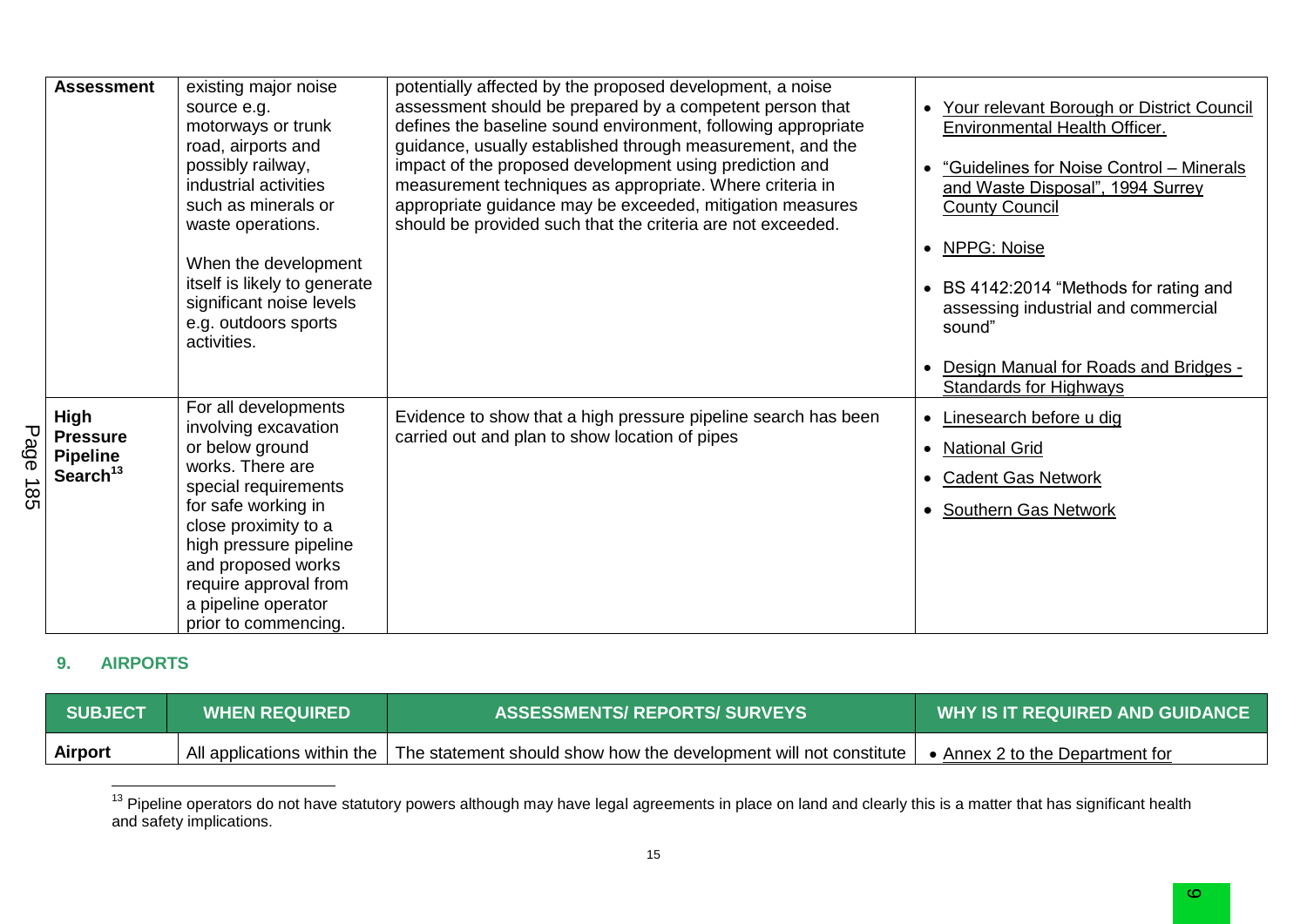|                                                                   |                                                                                                                                                                                                                                                                                                                                                                                                                                                                                                                                                                                                                                                                                                            |                                                               | O.                                                                                                                                                                                                                                                                                                                                                                                                                                                                                                                                                                                                                                                                                                                                                                    |
|-------------------------------------------------------------------|------------------------------------------------------------------------------------------------------------------------------------------------------------------------------------------------------------------------------------------------------------------------------------------------------------------------------------------------------------------------------------------------------------------------------------------------------------------------------------------------------------------------------------------------------------------------------------------------------------------------------------------------------------------------------------------------------------|---------------------------------------------------------------|-----------------------------------------------------------------------------------------------------------------------------------------------------------------------------------------------------------------------------------------------------------------------------------------------------------------------------------------------------------------------------------------------------------------------------------------------------------------------------------------------------------------------------------------------------------------------------------------------------------------------------------------------------------------------------------------------------------------------------------------------------------------------|
| <b>Safeguarding</b><br><b>Statement</b><br>Page<br>$\frac{1}{86}$ | consultation area of civil<br>and military aerodromes<br>and airstrips <sup>14</sup> and<br>where:<br>• The proposal involves<br>landfilling<br>• The development<br>involves features<br>attractive to<br>hazardous birds such<br>as: amenity<br>landscaping and<br>water features, this<br>includes the<br>enhancement of<br>existing wet areas or<br>water courses and<br>buildings with ledges,<br>gantries and flat roofs<br>Where the proposal<br>includes lighting which<br>may impact on airport<br>safety (i.e. dazzling)<br>Where a proposal<br>involves the venting and<br>flaring of gas.<br>Applicants are advised to<br>discuss non-official<br>safeguarding areas with<br>planning officers | a hazard to air traffic, with or without mitigation proposed. | Transport/ODPM Circular 1/2003<br>• Safeguarding Aerodromes, Technical<br>Sites and Military Explosive Storage<br>Areas' 'Potential Bird Hazards from<br>Sustainable Urban Drainage Schemes<br>(SUDS) August 2006.<br>• Guidance on civil aviation (CAA) planning<br>consultation requirements, August 2012<br>• The Airport Operators Association (AOA)<br>the General Aviation Awareness Council<br>safeguarding of Aerodromes Advice<br>Notes: Advice Note 1<br>• 'Safeguarding - an Overview': Advice<br>Note 2 'Lighting near Aerodromes'<br>• Advice Note 3 'Potential Bird Hazards<br>from Amenity landscaping and Building<br>Design.'<br>• Advice Note 4 'Cranes and Other<br><b>Construction Issues'</b><br>• Advice Note 7 'Wind Turbines and<br>Aviation' |

<sup>&</sup>lt;sup>14</sup> including Heathrow, Gatwick, Biggin Hill, Farnborough, Fairoaks, Northolt, Odiham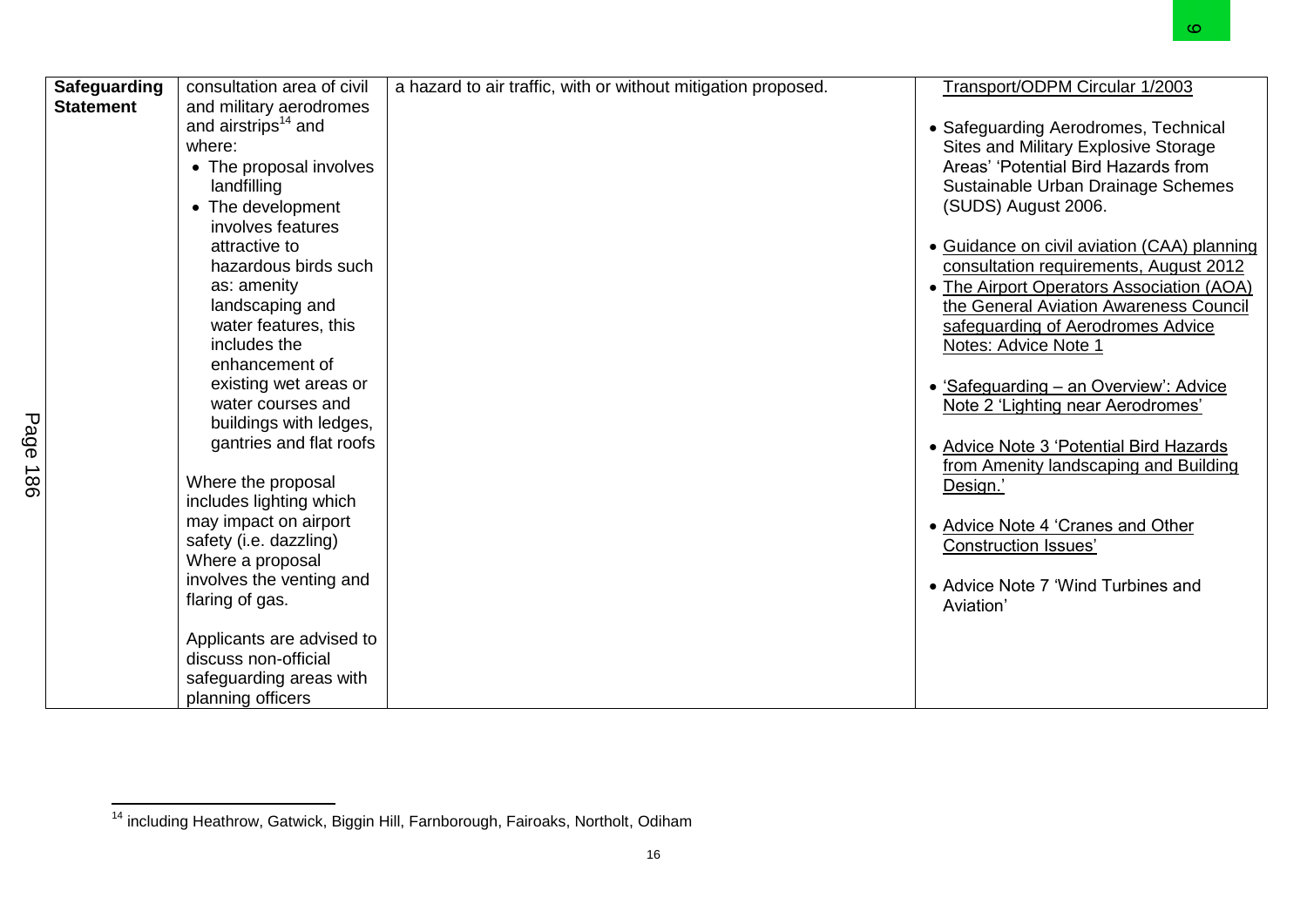## **10. SUSTAINABLE DESIGN AND CONSTRUCTION**

| <b>SUBJECT</b>                                                              | <b>WHEN REQUIRED</b>                                                                                                                           | <b>ASSESSMENTS/ REPORTS/ SURVEYS</b>                                                                                                                                   | <b>WHY IS IT REQUIRED AND GUIDANCE</b>                                                                                                |
|-----------------------------------------------------------------------------|------------------------------------------------------------------------------------------------------------------------------------------------|------------------------------------------------------------------------------------------------------------------------------------------------------------------------|---------------------------------------------------------------------------------------------------------------------------------------|
| <b>Sustainable</b><br>Design and<br><b>Construction</b><br><b>Statement</b> | Large school<br>expansions, major<br>developments (over<br>1000sqm) or where<br><b>Borough or District</b><br>stipulate specific<br>thresholds | Statement detailing how sustainable forms of design/construction<br>have been incorporated into the new development and any<br>proposed renewable energy technologies. | NPPG: Climate Change<br>NPPG: Renewable and low carbon<br>energy<br>Relevant policies within Borough /<br><b>District Local Plans</b> |

### **11. STATEMENT OF COMMUNITY INVOLVEMENT**

| <b>SUBJECT</b>                                         | <b>WHEN REQUIRED</b>                                                                                                                                                                                                                                                                                                               | <b>ASSESSMENTS/ REPORTS/ SURVEYS</b>                                                                                                                                                                                                                                                                                             | <b>WHY IS IT REQUIRED AND GUIDANCE</b>                                                                                                                                                                                                                                                                                        |
|--------------------------------------------------------|------------------------------------------------------------------------------------------------------------------------------------------------------------------------------------------------------------------------------------------------------------------------------------------------------------------------------------|----------------------------------------------------------------------------------------------------------------------------------------------------------------------------------------------------------------------------------------------------------------------------------------------------------------------------------|-------------------------------------------------------------------------------------------------------------------------------------------------------------------------------------------------------------------------------------------------------------------------------------------------------------------------------|
| <b>Statement of</b><br>Community<br><b>Involvement</b> | For any proposals with<br>substantial community<br>interest.<br>Any proposal where this<br>is a requirement under<br>Section 61 (w) of the<br>Localism Act 2011 when<br>enacted and required by<br>the Town and County<br><b>Planning (Development</b><br>Management Procedure)<br>(England) Order 2010<br>subsequent regulations. | A Statement explaining how the applicant has complied with the<br>pre-application engagement recommendation made in Surrey<br>County Council's Statement of Community involvement.<br>Developers are encouraged to inform the community of their plans<br>to ensure that a link is established at an early stage in the process. | • Surrey County Council's Statement of<br>Community Involvement.<br>• Section 61W of the Localism Act 2011<br>(when enacted)<br>• The Local Government Association,<br>British Property Federation & Others.<br>• The Ten Commitments to Effective Pre-<br>application engagement<br>• NPPG: Before submitting an application |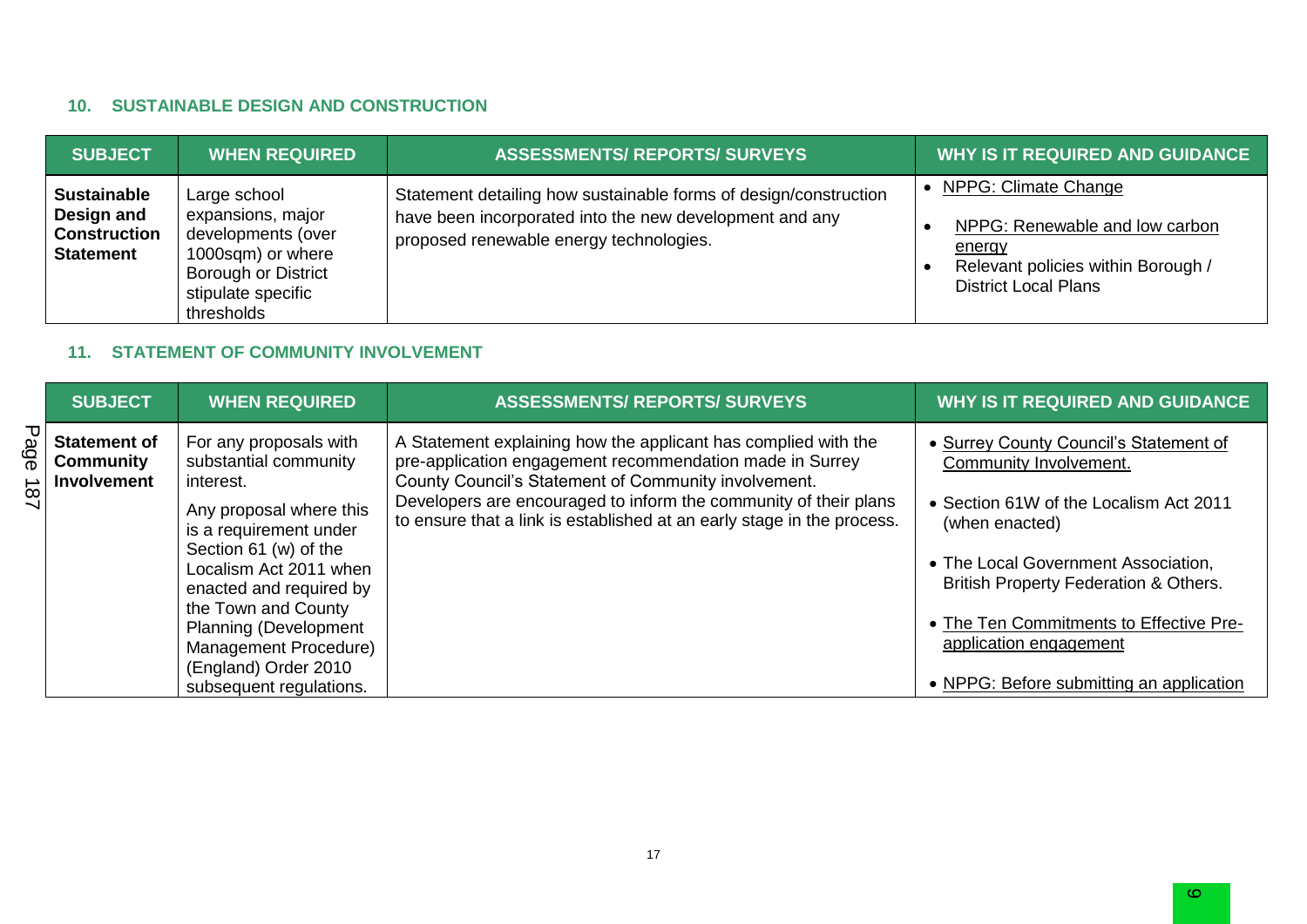### **12. PITCH LAYOUT PLAN**

|             |                                                                    |                                                                                                                                                                                               |                                                                                                                                                                                                                  | అ                                                                                                                                                                                                                                      |
|-------------|--------------------------------------------------------------------|-----------------------------------------------------------------------------------------------------------------------------------------------------------------------------------------------|------------------------------------------------------------------------------------------------------------------------------------------------------------------------------------------------------------------|----------------------------------------------------------------------------------------------------------------------------------------------------------------------------------------------------------------------------------------|
|             | <b>12. PITCH LAYOUT PLAN</b>                                       |                                                                                                                                                                                               |                                                                                                                                                                                                                  |                                                                                                                                                                                                                                        |
|             | <b>SUBJECT</b>                                                     | <b>WHEN REQUIRED</b>                                                                                                                                                                          | <b>ASSESSMENTS/ REPORTS/ SURVEYS</b>                                                                                                                                                                             | <b>WHY IS IT REQUIRED AND GUIDANCE</b>                                                                                                                                                                                                 |
|             | <b>Pitch Layout</b><br>Plan                                        | Developments on school<br>sites where the proposal<br>would be located on part<br>of the playing field or on<br>an existing playing pitch.<br><b>13. STRUCTURAL AND ENGINEERING STATEMENT</b> | Plan to show the existing and proposed playing pitch layout<br>including hard and soft play.                                                                                                                     | <b>Sport England</b><br>$\bullet$<br>NPPG: Open space, sports and<br>$\bullet$<br>recreational facilities, public rights of<br>way and local green space<br><b>National Planning Policy Framework</b><br>$\bullet$<br>2012 (Chapter 8) |
|             | <b>SUBJECT</b>                                                     | <b>WHEN REQUIRED</b>                                                                                                                                                                          | <b>ASSESSMENTS/ REPORTS/ SURVEYS</b>                                                                                                                                                                             | <b>WHY IS IT REQUIRED AND GUIDANCE</b>                                                                                                                                                                                                 |
| Page<br>188 | <b>Structural</b><br>and<br><b>Engineering</b><br><b>Statement</b> | A structural survey<br>maybe required for any<br>applications that propose<br>The conversion of<br>$\bullet$                                                                                  | An appraisal of the structural stability of a building. The survey<br>should be prepared by an expert and cover the condition of a<br>building and whether it is capable of accommodating the<br>proposed works. | <b>National Planning Policy Framework</b><br>2012 (chapter 11)<br>Possible Local Development<br>$\bullet$                                                                                                                              |

### 13. **STRUCTURAL AND ENGINEERING STATEMENT**

| <b>SUBJECT</b>                                                     | <b>WHEN REQUIRED</b>                                                                                                                                                                                                                                                                                                                                                                      | <b>ASSESSMENTS/ REPORTS/ SURVEYS</b>                                                                                                                                                                             | <b>WHY IS IT REQUIRED AND GUIDANCE</b>                                                                                                                                                  |
|--------------------------------------------------------------------|-------------------------------------------------------------------------------------------------------------------------------------------------------------------------------------------------------------------------------------------------------------------------------------------------------------------------------------------------------------------------------------------|------------------------------------------------------------------------------------------------------------------------------------------------------------------------------------------------------------------|-----------------------------------------------------------------------------------------------------------------------------------------------------------------------------------------|
| <b>Structural</b><br>and<br><b>Engineering</b><br><b>Statement</b> | A structural survey<br>maybe required for any<br>applications that propose<br>The conversion of<br>A building;<br>Substantial<br>demolition<br>Where a listed<br>building consent is<br>sought and the proposed<br>works could significantly<br>affect the historic fabric<br>of the building;<br>Where the<br>application involves a<br>building/ buildings with<br>structural problems. | An appraisal of the structural stability of a building. The survey<br>should be prepared by an expert and cover the condition of a<br>building and whether it is capable of accommodating the<br>proposed works. | <b>National Planning Policy Framework</b><br>$\bullet$<br>2012 (chapter 11)<br>Possible Local Development<br>Framework Policies relating to<br><b>Structural Engineering Statements</b> |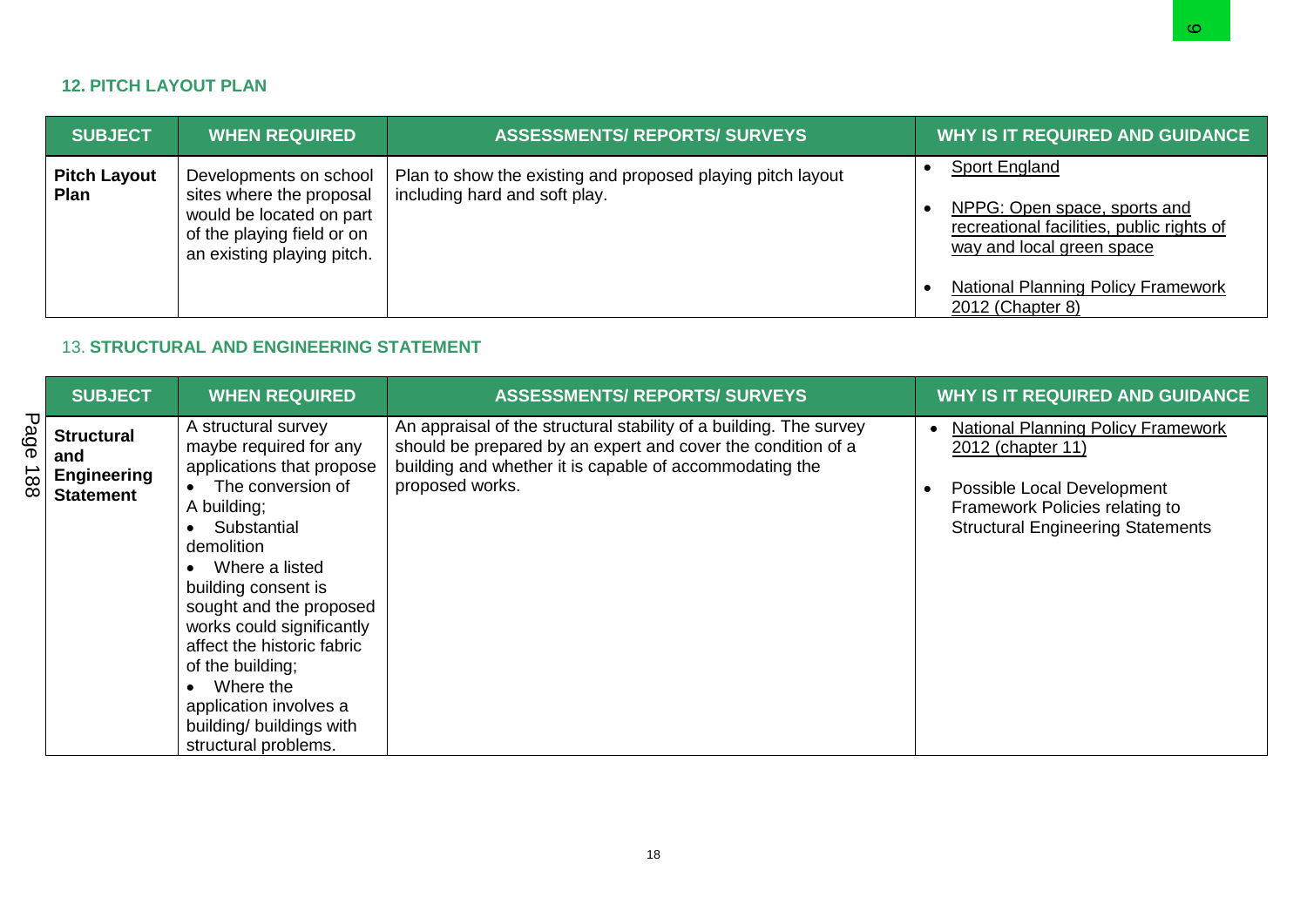# **14. CONTAMINATED LAND**

| <b>SUBJECT</b>                            | <b>WHEN REQUIRED</b>                                                                                                                                                                                                                                                                                                                                                                                      | <b>ASSESSMENTS/ REPORTS/ SURVEYS</b>                                                                                                                                                                                                                                                                                                                                                              | <b>WHY IS IT REQUIRED AND GUIDANCE</b>                                                                                                                                                                                                                                                                                                     |
|-------------------------------------------|-----------------------------------------------------------------------------------------------------------------------------------------------------------------------------------------------------------------------------------------------------------------------------------------------------------------------------------------------------------------------------------------------------------|---------------------------------------------------------------------------------------------------------------------------------------------------------------------------------------------------------------------------------------------------------------------------------------------------------------------------------------------------------------------------------------------------|--------------------------------------------------------------------------------------------------------------------------------------------------------------------------------------------------------------------------------------------------------------------------------------------------------------------------------------------|
| <b>Contaminated</b><br>Land<br>Assessment | Not required for<br>sites with no known<br>contamination<br>Where previous<br>uses of the site, or<br>adjacent land,<br>could have caused<br>contamination (e.g.<br>mineral extraction,<br>waste disposal,<br>landfilling, industrial<br>processes, petrol<br>stations,<br>institutional/<br>residential with fuel<br>storage, agricultural<br>chemical storage,<br>vehicle<br>parking/servicing,<br>etc) | Investigation of the nature and extent of soil and groundwater<br>contamination and how any contamination would be addressed,<br>including a desktop ground investigation and risk assessment<br>identifying pollutant sources, pathways and receptors plus<br>strategies for land remediation.<br>Where there is known contamination, a Phase 1 Preliminary Risk<br>Assessment will be required. | Your local Contaminated Land Officer<br>$\bullet$<br>The Environment Agency<br>$\bullet$<br>NPPG: Land affected by<br>$\bullet$<br>contamination<br>National Planning Policy Framework<br>$\bullet$<br>2012 (Para 56)<br>Possible Local development<br>$\bullet$<br>Framework Policies relating to<br><b>Contaminated Land Assessments</b> |